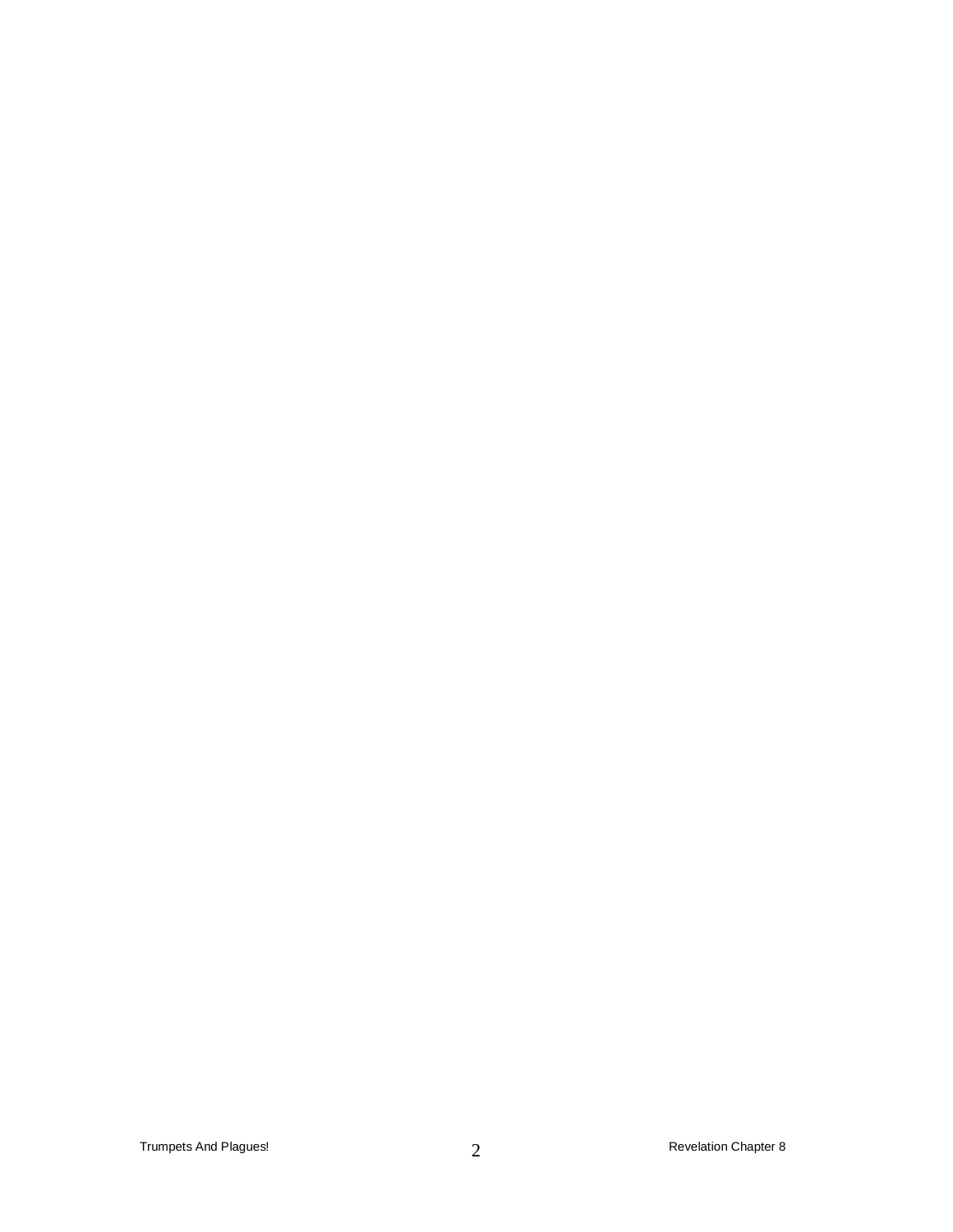# **Contents**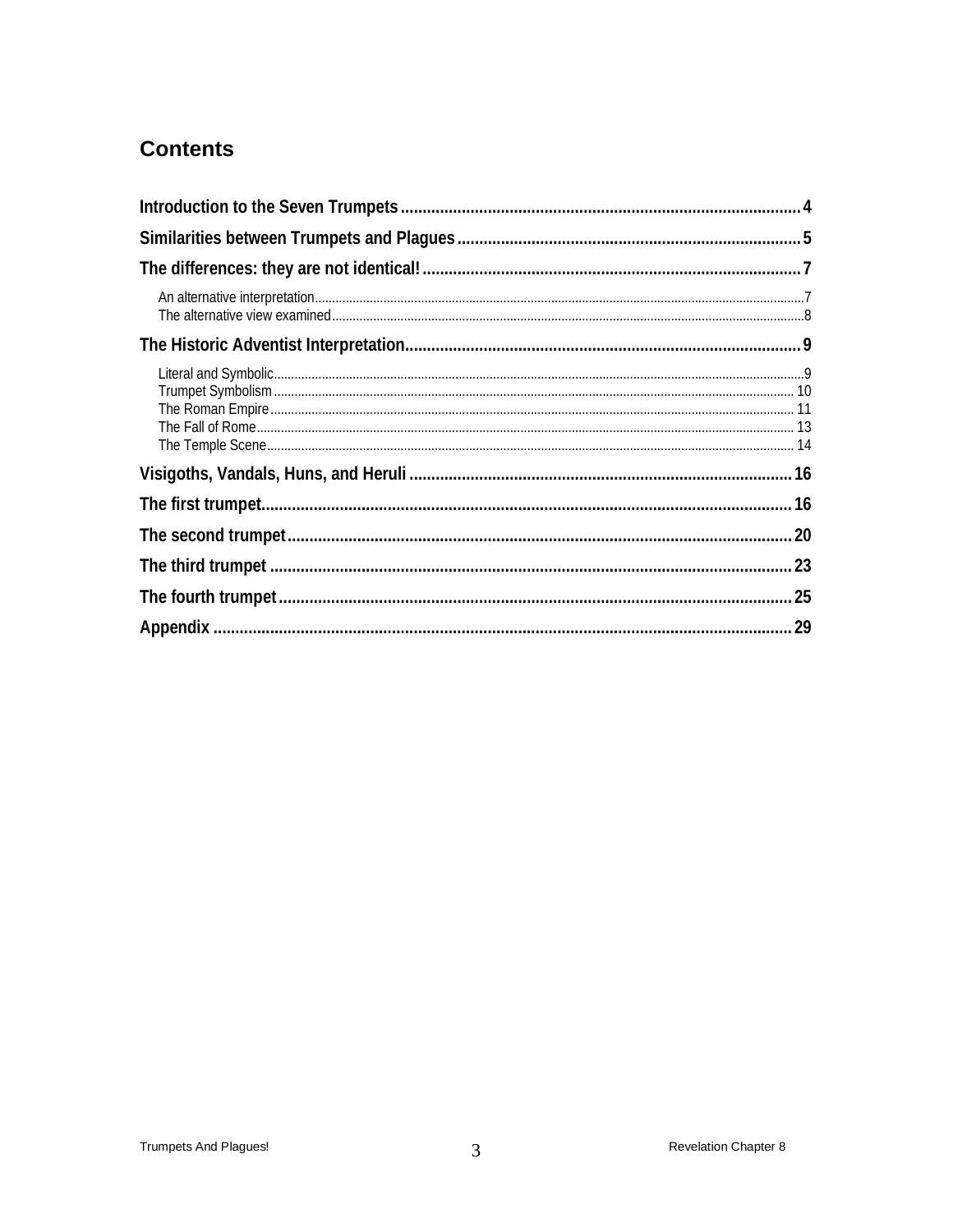# <span id="page-3-0"></span>**Introduction to the Seven Trumpets**

At the introduction of this subject we should first consider whether the trumpets have a secondary, End Time application. It is a view held by an increasing number of interpreters today although the historic SDA position had always been that only the seventh trumpet had an End Time application. The following statement has been used as authority for this later position,

*Trumpet after trumpet is to be sounded; vial after vial poured out one after another upon the inhabitants of the earth.[1](#page-3-1)*

On the basis of this statement some have concluded that the trumpets are yet future. Is there, however, an answer to this view? Is it possible that the other six trumpets also apply to the time of the end? First, in the above statement there is no indication at all that it is actually an exposition of the prophecy of the seven trumpets of Revelation. In fact it is clear, rather, that the term *trumpet* is used in a general sense of a call to battle in the coming crisis of the church. The context of the above quotation reads:

*In this last conflict the Captain of the Lord's host (Joshua 5:15) is leading on the armies of heaven and mingling in the ranks and fighting our battles for us….We would lose faith and courage in the conflict, if we were not sustained by the power of God.*

*Every form of evil is to spring into intense activity. Evil angels unite their powers*  with evil men...they will not yield the last great final contest without a desperate *struggle and all the world will be on one side or the other of the question.*

*The battle of Armageddon will be fought. And that day must find none of us sleeping….the Captain of the Lord's host will stand at the head of the angels of*  heaven to direct the battle....Trumpet after trumpet is to be sounded; vial after vial *poured out one after another upon the inhabitants of the earth.[2](#page-3-2)*

The term *trumpet* is employed as a call to battle, an injunction to stand up and be counted in the great conflict ahead of us.

Are the seven trumpets identical to, or associated with, the seven last plagues? The statement reads,

*Trumpet after trumpet is to be sounded, vial after vial is to poured out.* 

<span id="page-3-1"></span><sup>1</sup> Ellen G. White, *Selected Messages* (Washington DC: Review and Herald Publishing Assoc, 1958), 3:426 . See Appendix

<span id="page-3-2"></span> $^{2}$  Ibid. 3:425-426.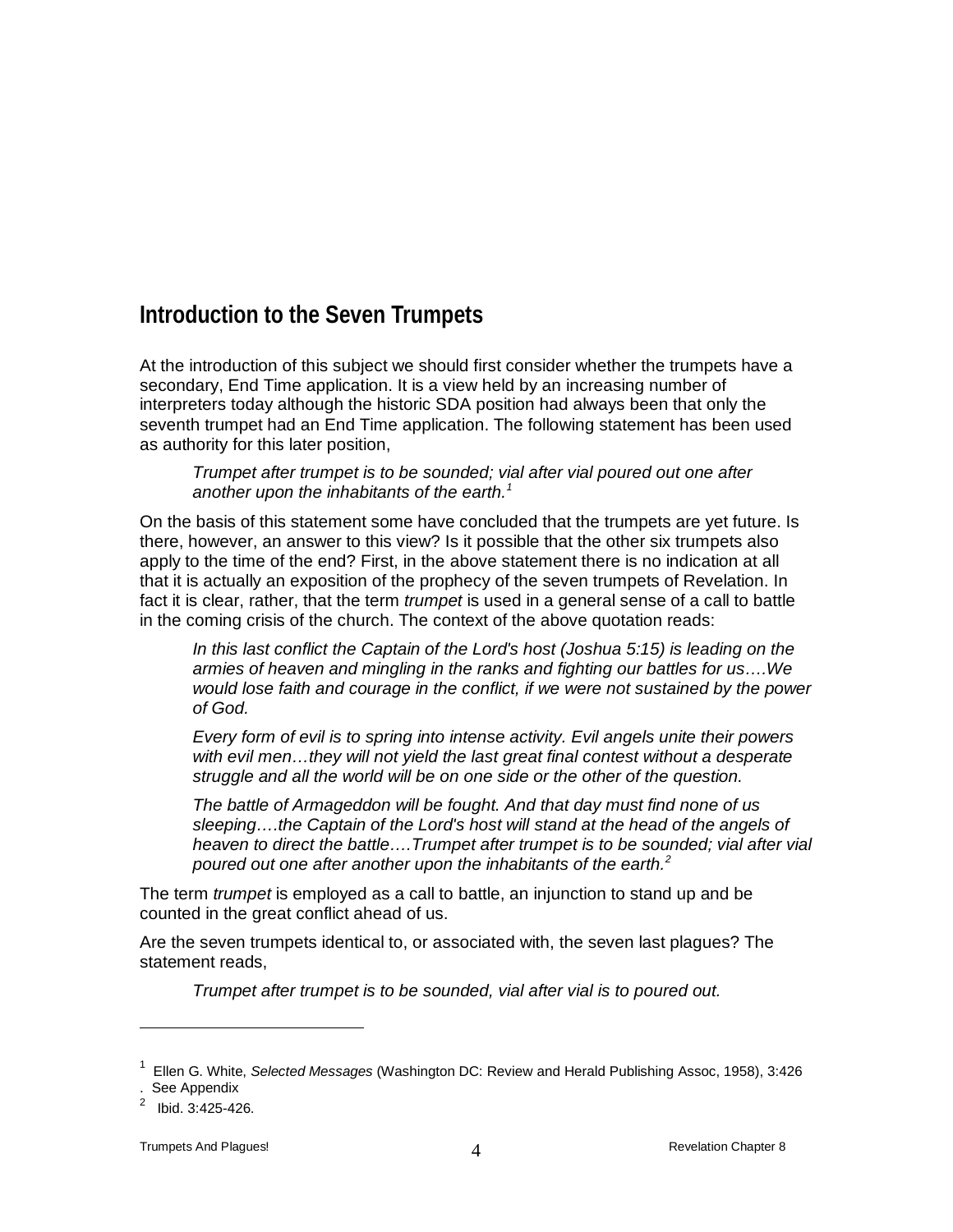Some conclude that if this refers to the seven trumpets then these trumpets are associated with the plagues. However this is not necessarily so, while the word *vial* does represent a plague, the expression could be referring to other plagues that may fall upon mankind before the close of probation. Already there are evidences of plague epidemics. The AIDS disease has even been labeled by some as *the wrath of God* ! Of more recent times we have had the alarm over SARS and Swine flu. In the future we will see other epidemics emerge which will be so devastating that the population of the earth could be significantly reduced.

The seven trumpets of Revelation are used in connection with the term *plague*.

But the rest of mankind, who were not killed by these plagues, did not repent of *the works of their hands. Revelation 9:20*

The seven trumpets were certainly a type of plague upon the inhabitants in the area where they applied, but they don't constitute the seven last plagues. The seven plagues just prior to the Second Advent are the last plagues, in fact implying that there were other, previous plagues. (See Appendix for another misuse of a SOP statement)

The setting of the trumpets clearly indicates that the first six were fulfilled before 1844 AD. In the introduction to the trumpets an angel offers the prayers of the saints at the altar of incense in the heavenly temple. This ministry was performed in the first apartment of the sanctuary which continued from Christ's ascension until 1844 when it transferred to the second apartment of the heavenly temple. In the sixth trumpet also, it says

#### *I heard a voice from the four horns of the golden altar which is before God. Revelation 9:13*

This is another first apartment scene indicating that the sixth trumpet was taking place during the time when the ministry of Christ was in the first apartment, that is, before 1844 AD.

<span id="page-4-0"></span>But what do we make of the similarities between the trumpets and the plagues?

| <b>Trumpets</b>              | <b>Revelation</b> | <b>Plagues</b>               | <b>Revelation</b> |
|------------------------------|-------------------|------------------------------|-------------------|
| Upon the earth               | 8:7               | Upon the earth               | 16:2              |
| Upon the sea                 | 8:8               | Upon the sea                 | 16:3              |
| Rivers & fountains of waters | 8:10              | Rivers & fountains of waters | 16:4              |
| Sun smitten                  | 8:12              | Upon the sun                 | 16:8              |
| Air darkened                 | 9:2               | <b>Darkness</b>              | 16                |
| <b>Great River Euphrates</b> | 9:14              | <b>Great River Euphrates</b> | 16:12             |
| Mystery of God finished      | 10:7              | "It is done"                 | 16:17             |

### **Similarities between Trumpets and Plagues**

Trumpets And Plagues! Trumpets And Plagues!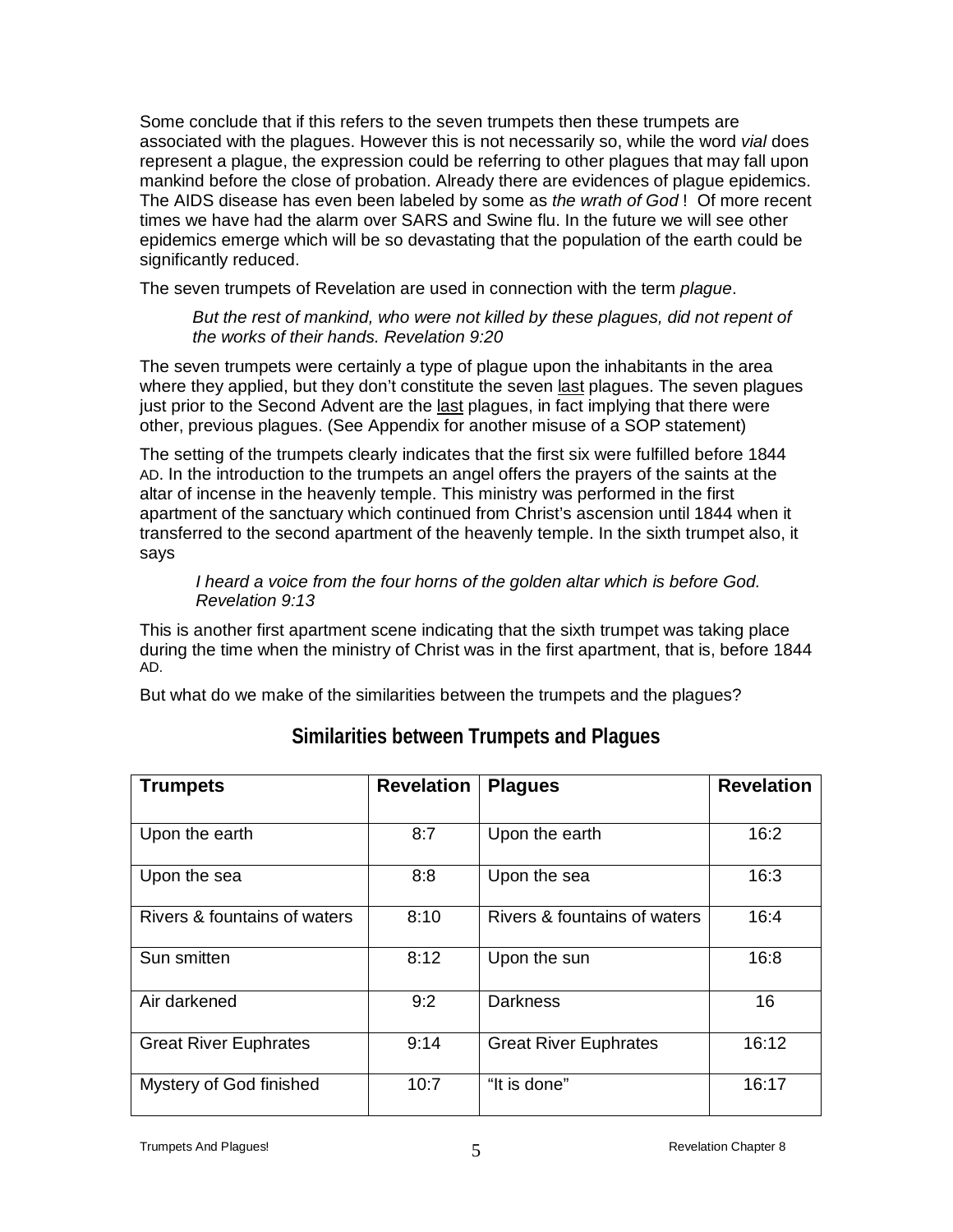| Lightnings, voices, great<br>hail, thundering, earthquake, | 11:19 | Voices, thunders, great hail,<br>lightnings, earthquake, | 16:18 |
|------------------------------------------------------------|-------|----------------------------------------------------------|-------|
|                                                            |       |                                                          |       |

On the face of it, it appears that the trumpets and plagues are identical, and many scholars have drawn this conclusion. However, while there are some similarities, there are a greater number of differences between the plagues and trumpets, as the following diagram reveals.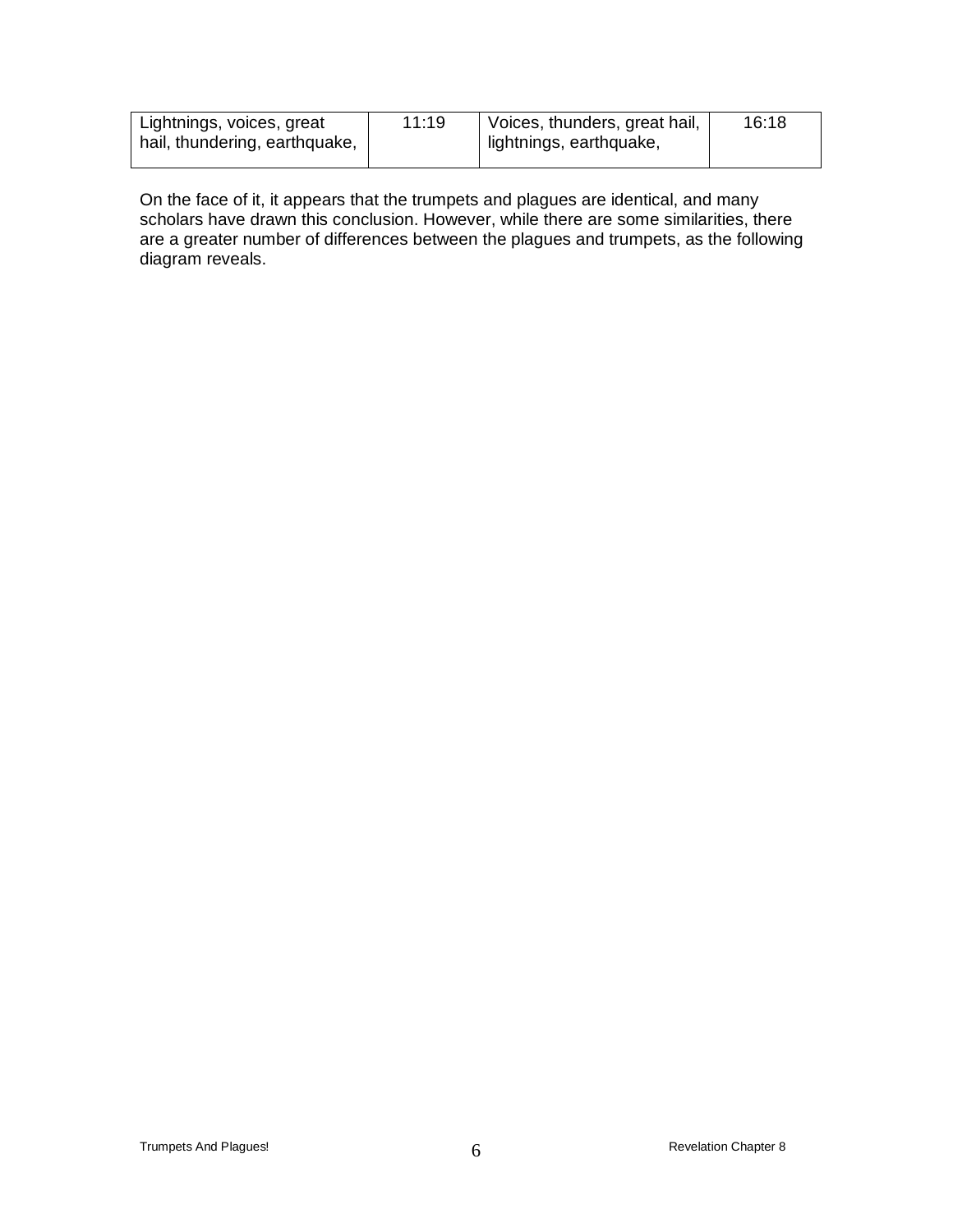# <span id="page-6-0"></span>**The differences ………… they are not identical!**

| <b>Trumpets</b>                                                                                   | <b>Plagues</b>                                                                           |
|---------------------------------------------------------------------------------------------------|------------------------------------------------------------------------------------------|
| 6 plagues symbolic. 1 plague literal                                                              | Six plagues literal. 1 plague symbolic                                                   |
| First 4 plagues affect 1/3 earth                                                                  | First 4 plagues are worldwide                                                            |
| First plague - hail, fire and blood                                                               | First plague - a foul and loathsome sore                                                 |
| Second plague - 1/3 sea becomes blood<br>and 1/3 of the creatures die                             | Second plague - the sea becomes as the<br>blood of a dead man.                           |
| Third plague - 1/3 of all waters are bitter                                                       | Third plague - all drinking water to blood                                               |
| Fourth plague - 1/3 of sun, moon, stars are<br>struck and 1/3 of a day is darkness                | Fourth plague - the sun is more active,<br>men are scorched with fierce heat             |
| Fifth plague - smoke from pit, darkness.<br>Locusts torment for 5 months                          | Fifth plague - Papal kingdom is filled with<br>darkness                                  |
| Sixth plague - Angels (Spirits) loosed from<br>Euphrates. Myriads of horsemen kill 1/3 of<br>men. | Sixth plague - Euphrates dried up and evil<br>spirits unite the whole world against God. |
| Seventh plague - Gospel concluded,<br>events extend to the end of the Millennium                  | Seventh plague - a great earthquake.<br>Cities of world fall. Ends at Second Advent.     |

These differences, among others, show that the trumpets and the plagues are separate and distinct. So how should we interpret the seven trumpets of Revelation?

#### <span id="page-6-1"></span>**An alternative interpretation**

The historic SDA view is that the first six trumpets apply to the downfall of the Roman Empire and the seventh trumpet refers to the downfall of the whole world when it becomes, as it were, a revived Roman empire under the papacy. The positions currently taught by our leading SDA academic institutions follow those of Dr. Edwin Thiele. Dr Mervin Maxwell in *God Cares II* admits the same. [3](#page-6-2)

The First trumpet, it is claimed, deals with the destruction of Jerusalem, The Second deals with the fall of the Western Rome, the Third with the pollution of the gospel by the Papacy. The Fourth trumpet deals with Christ's heavenly ministry being obscured by a false system of mediation. On the Fifth trumpet, their position agrees with the historic

<span id="page-6-2"></span><sup>&</sup>lt;sup>3</sup> C. Mervin Maxwell, *God Cares Vol 2* (Boise, Idaho: Pacific Press Publishing Assn, 1985), 2:232.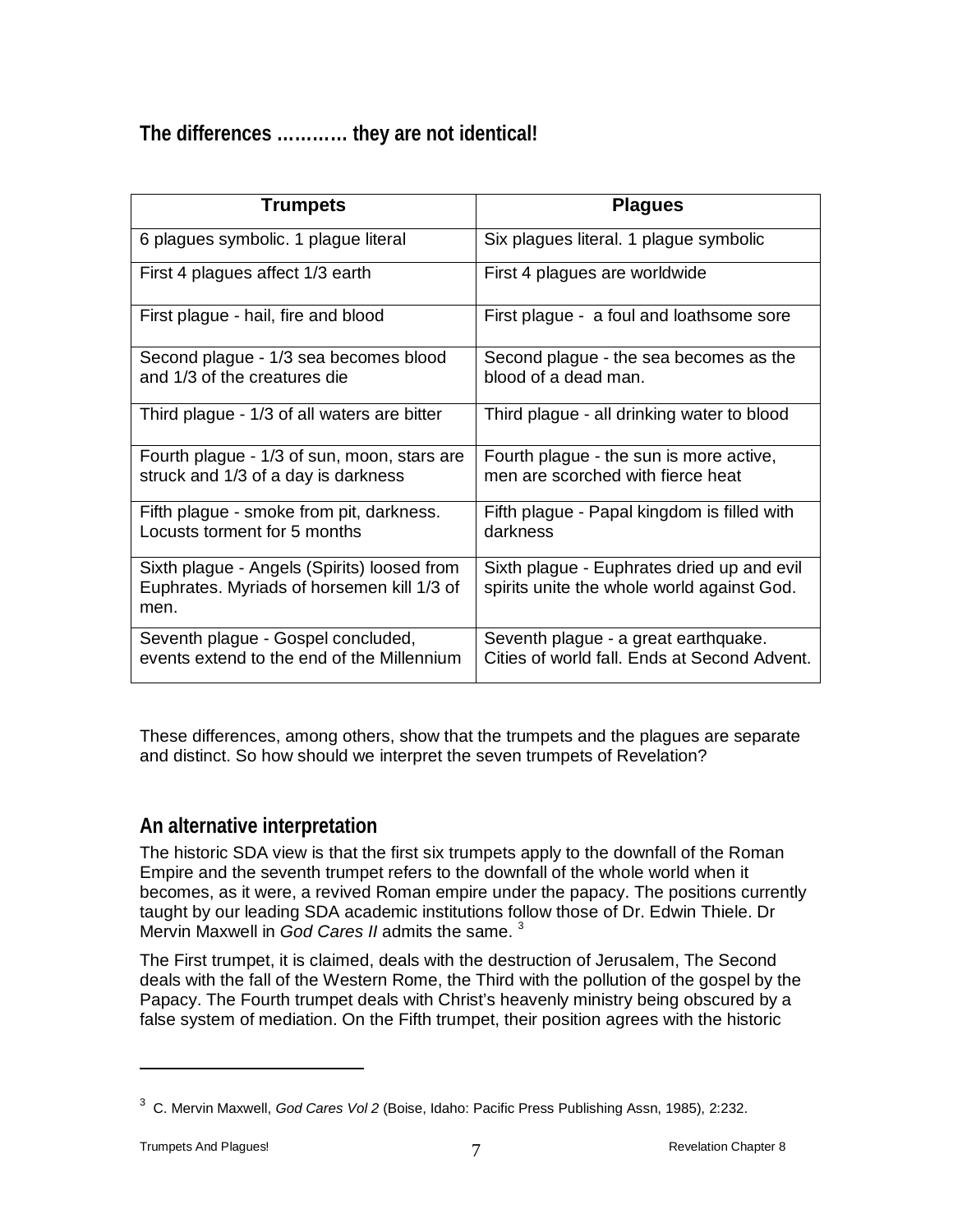SDA view – which is that it refers to the Arabs; likewise with the Sixth trumpet - referring to the Turks. This is the current view held by some concerning the seven trumpets. $^4$  $^4$ 

#### <span id="page-7-0"></span>**The alternative view examined**

There is doubt that this modern interpretation will stand up to investigation, as there are serious questions about some of its facets.

#### **1.** *things which must shortly come to pass*

In this interpretation the first trumpet is applied to the destruction of Jerusalem in 70 AD. This event occurred 25 years before John began to write Revelation, and when he wrote he was shown *things which must shortly come to pass. (Revelation 1:1)*. Therefore the destruction of Jerusalem doesn't meet the specification because it was already history at the time of writing. The destruction of Jerusalem was a fulfillment of other great predictions made many centuries before. Moses in Deuteronomy 28:49-68 gave a very detailed prediction concerning the siege and destruction of Jerusalem. In Daniel 9:26-27 Daniel predicted the same event, as did Jesus in Matthew 24, Mark 13 and in particular, in Luke 21.

#### **2.** *all green grass was burnt up*

In the first trumpet *…all green grass was burnt up…* and this, it is claimed, symbolized God's people flourishing in righteousness.<sup>[5](#page-7-2)</sup> However during the destruction of Jerusalem the Jews were not flourishing in righteousness. The opposite was true. They had reached the height of their rebellion against God: they were no longer God's people. Their probation as God's people had ended in 34 AD.

#### **3.** *a star falling from heaven*

The third trumpet mentions a …*star falling from heaven*… and this is seen to represent Satan. In Scripture, however, a star represents a leader, and while Satan was the leader of the angels, it is possible that it could refer to another leader altogether. In Revelation 1:20 the leaders in God's church are likened to stars. Daniel 8:10 indicates the same. In Jude 1:13 apostate leaders are referred to as *wandering stars*.

*The stars of heaven are under God's control. He fills them with light. He guides and directs their movements. If He did not, they would become fallen stars. So with His ministers.[6](#page-7-3)*

A falling star then may refer not only to Satan but to human leaders - even religious leaders. Consequently it will be shown that there is another interpretation of the third trumpet that is far more satisfactory.

#### **4.** *a mountain is cast into the sea*

In the second trumpet a mountain is cast into the sea, and this is claimed to represent the Gothic invasions that overthrew the Roman Empire.<sup>[7](#page-7-4)</sup> But it is only one mountain that is cast into the sea, one kingdom, for in scripture a mountain represents a kingdom. The Gothic barbarians however, who invaded the Roman Empire and brought it to its end,

<span id="page-7-1"></span><sup>4</sup> Edwin E. Thiele, *Outline Studies in Revelation* (Angwin, CA.: Pacific Union College, 1990), 162-181.

<sup>5</sup> C. Mervin Maxwell, *God Cares Vol 2* :237.

<span id="page-7-3"></span><span id="page-7-2"></span><sup>6</sup> Ellen G. White, *Gospel Workers* (Washington: Review & Herald Publishing Assn, 1948), 13-14.

<span id="page-7-4"></span><sup>7</sup> C. Mervin Maxwell, *God Cares Vol 2* 2:238-240.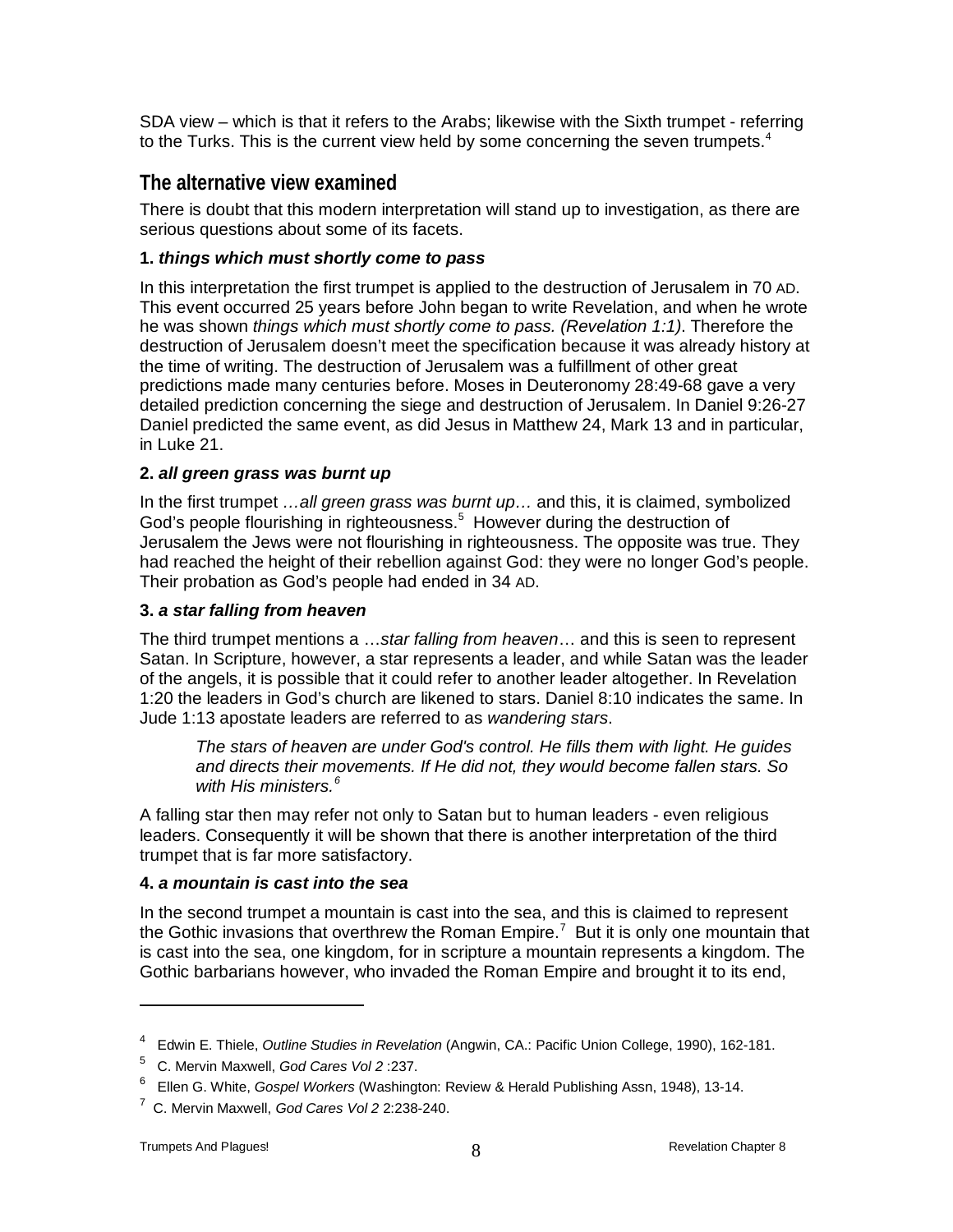involved at least six different peoples or kingdoms. In fact there were probably at least ten different peoples involved – such as the Visigoths, the Ostrogoths, the Huns, the Vandals, the Suvi, the Burgundians, the Heruli and others. The mountain is cast into the sea – consequently it is connected with the sea, and history is quite clear that only one Gothic power had an association with the sea.

#### **5.** *the wormwood*

In the third trumpet the falling star called *the wormwood*, is claimed to represent the polluting of one third of the world by Rome's apostasy in the Middle Ages<sup>[8](#page-8-2)</sup>. However Rome's apostasy affected almost the whole of the then known world, not just a third of it. According to Revelation 2:20 even some of God's people were infected with the apostasy.

#### *6. Meteorological phenomena*

In the fourth trumpet a third of the sun was darkened etcetera. This is claimed to represent the counterfeit system of mediation, the papal priesthood, obscuring the truth of Christ's heavenly ministry.<sup>[9](#page-8-3)</sup> However the papal counterfeit obscured not just a third of the world of the day, but more likely nine-tenths of it. There is a more satisfactory interpretation of the first four trumpets.

# <span id="page-8-0"></span>**The Historic Adventist Interpretation**

#### <span id="page-8-1"></span>**Literal and Symbolic**

When we re-examine the historic Adventist interpretation there are some things we need to consider. Is every item mentioned in the trumpets to be taken as symbolic? It is generally understood that the trumpets are symbolic, but how much is symbolic, and how much is literal? There is confusion in this area. Can the symbolic and literal be employed in the one description? In truth, scripture often combines the two, employing the symbolic and literal together. Therefore it is important to differentiate between their usage. Note the following Psalm

*You have brought a vine out of Egypt; You have cast out the nations, and planted it. You prepared room for it, And caused it to take deep root, and it filled the land. The hills were covered with its shadow, And the mighty cedars with its boughs. She sent out her boughs to the Sea, And her branches to the River. Psalms 80:8-11*

Here we find a combination of the symbolic and the literal:

 *You have brought a vine out of Egypt. Egypt* is literal and *vine* is a symbol of Israel.

 *You have cast out the nations* (literal) *and planted it* (symbolic).

 $8$  Ibid 240-242.

<span id="page-8-3"></span><span id="page-8-2"></span> $^9$  Ibid 241-242.

Trumpets And Plagues! Trumpets And Plagues! And Revelation Chapter 8 9 and Revelation Chapter 8 9 and Revelation Chapter 8 9 and Revelation Chapter 8 and Revelation Chapter 8 and Revelation Chapter 8 and Revelation Chapter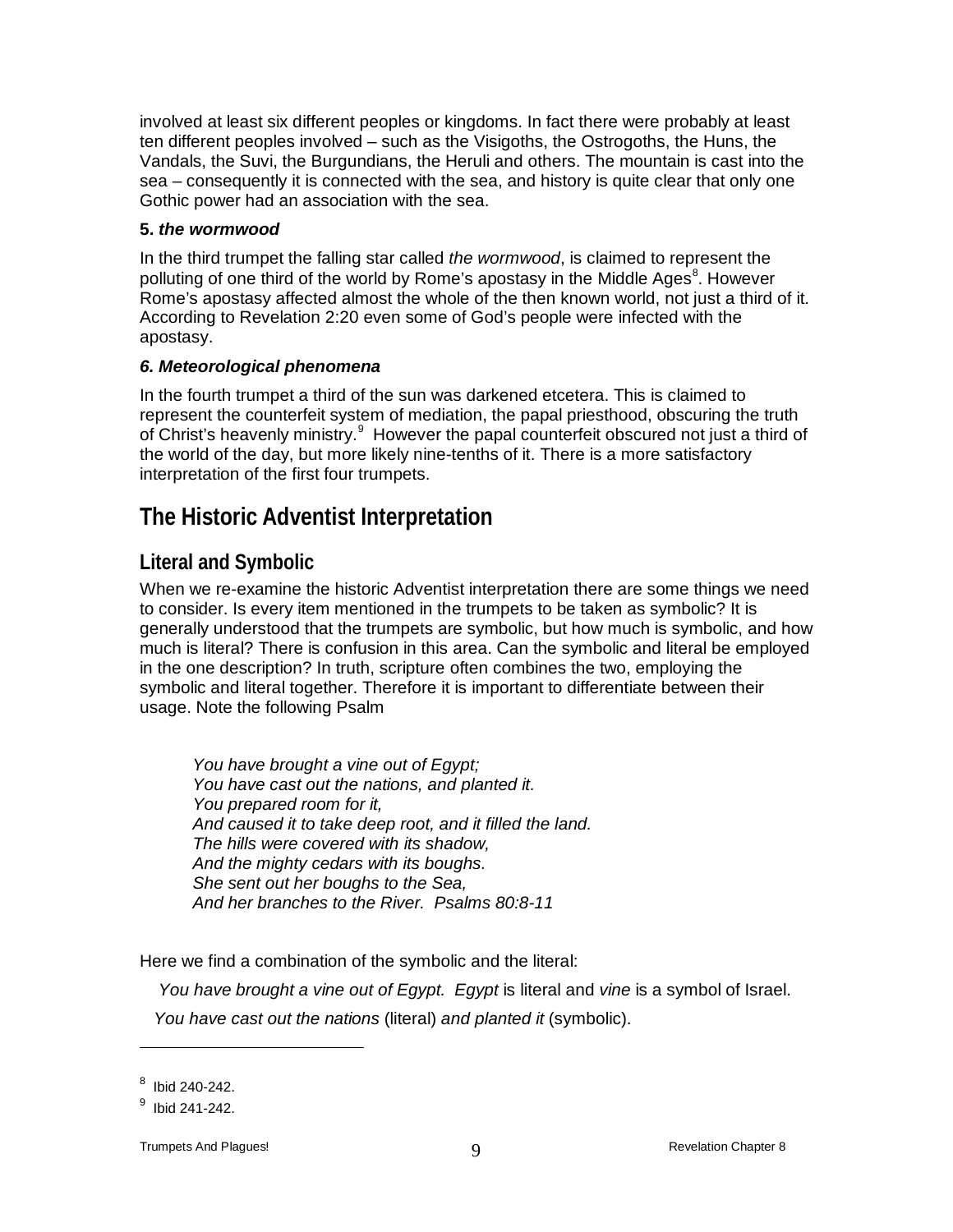*You prepared a room for it* (literal) *and caused it to take deep root* (symbolic)

 *it filled the land* (literally) *the hills were covered with the shadow of it* (symbolic)

 *the mighty cedars with its boughs* (symbolic) *she sent out her boughs* (symbolic)

 *to the sea* (literal sea - the Mediterranean) *and her branches to the river* (literal - the . . Euphrates River).

A similar pattern is found in Jeremiah 3:6; Ezekiel 27:26; Ezekiel 32:6-7 and Hosea 13:15. Therefore it is necessary to determine what is symbolic and what is literal in the wording of the seven trumpets.

In examining the first six trumpets it appears that generally the initial terms used to describe the trumpet are symbolic. The effects of the trumpets in the first three are expressed in literal terms but in the fourth trumpet they are expressed in symbolic terms. In the fifth and sixth trumpets the initial description again is symbolic, with one or two exceptions, but the explanation of the symbols is in literal language, except for a couple of points. The effects of the fifth and sixth trumpets are mostly to be taken literally.

<span id="page-9-0"></span>The historic SDA position did not originate with the Adventist pioneers, it has been held by many scholars, prior to  $1844.^{10}$  $1844.^{10}$  $1844.^{10}$ 

#### **Trumpet Symbolism**

What does a trumpet represent in prophecy? In scripture the trumpet is employed in four different ways.

1. To proclaim the various festivals of Israel such as the Sabbath, New Moons, New Year, Holy Convocations and Feasts.

2. To summon Israel to prayer and praise.

3. To proclaim the time of each advance of the camp of Israel in their wilderness journeying toward the Promised Land.<sup>[11](#page-9-2)</sup>

4. As a call to arms, or a warning of an enemy invasion.

This fourth purpose seems to be applicable to the seven trumpets. A trumpet denotes an invasion of enemy forces. This is made very clear by Jeremiah

*Declare in Judah and proclaim in Jerusalem, and say: Blow the trumpet in the land; Cry, 'Gather together,' And say, 'Assemble yourselves and let us go into the fortified cities'. Jeremiah 4:5*

It indicates that an invasion is imminent - enemy forces are at hand.

*O my soul, my soul! I am pained in my very heart! My heart makes a noise in me; I cannot hold my peace, Because you have heard, O my soul, The sound of the trumpet, the alarm of war. Jeremiah 4:19* 

The trumpet symbolises an alarm of war. The historic Adventist position is that the first six trumpets depict a military invasion against the mighty Roman Empire while the

<span id="page-9-1"></span><sup>10</sup> Le Roy Froom, *The Prophetic Faith of Our Fathers* (Washington, DC: Review and Herald, 1954), page

<span id="page-9-2"></span> $11$  Numbers 10:4-9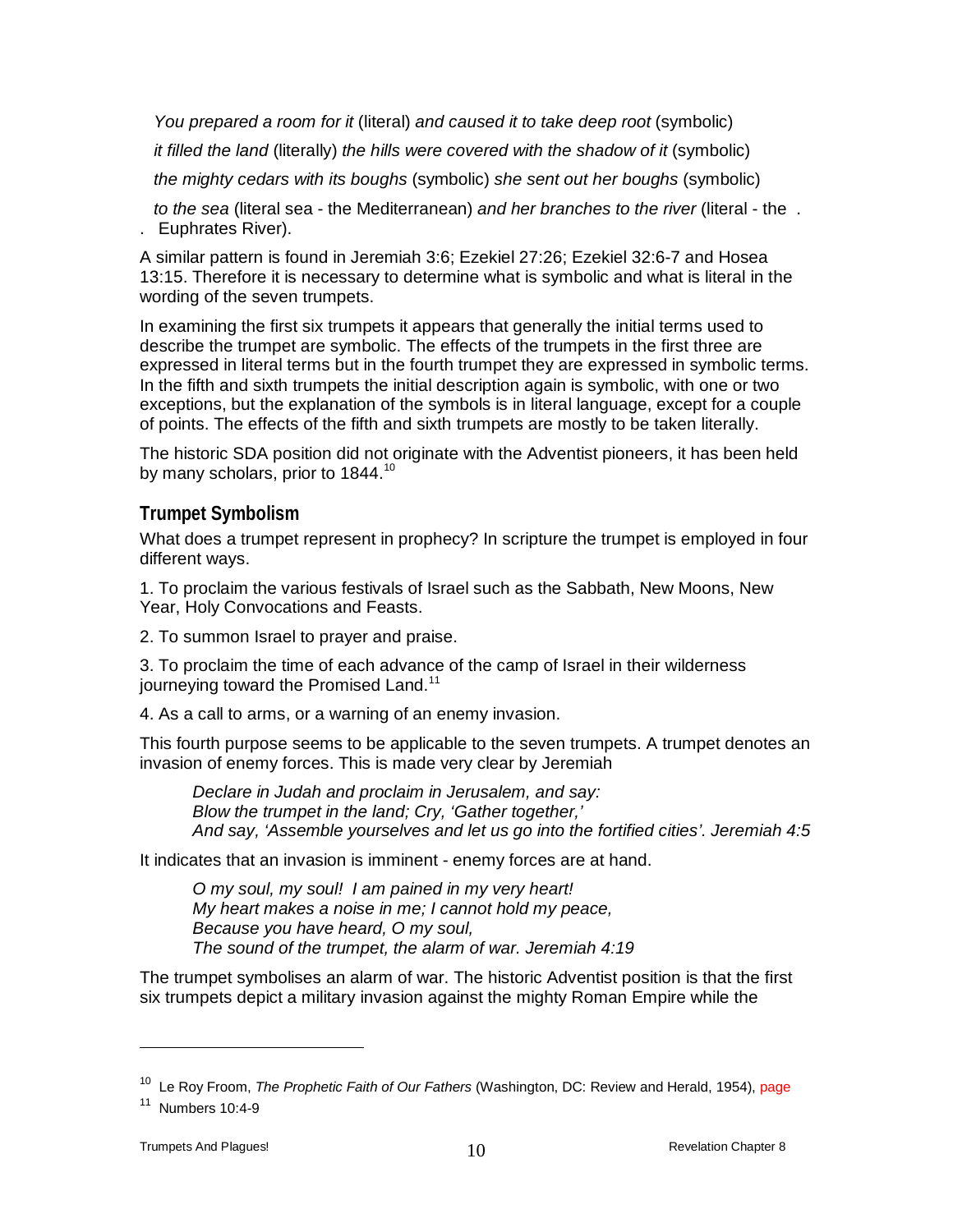seventh trumpet depicts an invasion against this rebel world by Christ and the armies of heaven, when *the kingdoms of this world become the kingdoms of our Lord*<sup>[12](#page-10-1)</sup>.

#### <span id="page-10-0"></span>**The Roman Empire**

What evidence do we have that the Roman Empire could be the object of the first six trumpets? This must be the crux of the matter: have SDAs been justified in applying the first six trumpets to the downfall of the Roman Empire? Consider the following:

**1.** When Revelation was written, according to the greatest authority on Rome, Edward Gibbon, it was a Roman world. *The Roman Empire filled the world*. John was a prisoner on the isle of Patmos, a victim of Roman oppression.

**2.** The scene of the trumpets is described at least four times, as *the earth* also as *the sea*, *vegetation and waters*. These represent the elements of this world. The world of New Testament times, until the fifth century, was the Roman world. In Luke 2:1 it mentions how a decree from Augustus Caesar went forth for *all the world to be taxed*: that is, the Roman world. Secular authors in those years also recognized that the world of that era was indeed the Roman world.<sup>[13](#page-10-2)</sup>

The famed scientist Sir Isaac Newton, who spent over 40 years studying this prophecy, while commenting on Revelation 8:5 and the *fire being cast upon the earth*, says

Such a fire was cast upon the earth, the Roman world, the territorial platform of *prophecy.[14](#page-10-3)*

**3.** The first four trumpets are linked together, as are the last three trumpets. The language used in the first four trumpets describes invasion, destruction and military powers which are employed to punish an apostate people. Only one historical drama back to the time of John the Revelator meets such a specification: the downfall of the Roman Empire wrought by the barbarians who swept over Western Rome and ended the dominance of the empire.

And while the first four trumpets deal with Western Rome, the fifth and sixth deal with Eastern Rome. Notice this comment by Dr. Albert Barnes, (Presbyterian scholar of the 1850's)

*There are four of these "trumpets", and it would be a matter of inquiry whether there were four events of sufficient distinctness that would mark these invasions or that would constitute periods or epochs in the destruction of the Roman power. At this point in writing I looked upon a chart of history, composed with no reference to this prophecy, and found singular and unexpected prominence given to four such events extending from the first invasion of the Goths and Vandals at the beginnings of the fifth century to the fall of the Western empire 476 AD.*

*The first was the invasion of Alaric of the Goths, 410 AD; the second was the invasion of Attila king of the Huns, 447 AD; a third was the sack of Rome by* 

<span id="page-10-1"></span><sup>&</sup>lt;sup>12</sup> Uriah Smith, *Thoughts on Daniel and the Revelation* (Battle Creek, MI.: Review and Herald Publishing Assn., 1881), 475-517.

<span id="page-10-2"></span><sup>13</sup> Ovid & Dionysius, in Edward B. Elliot, *Horae Apocalypticae* (London: Seeley, Jackson and Halliday, 1862), 359.

<span id="page-10-3"></span><sup>&</sup>lt;sup>14</sup> Isaac Newton, *Observations a upon the Prophecies of Daniel and The Apocalypse of St John* (London J. Darby and T. Browne, 1733),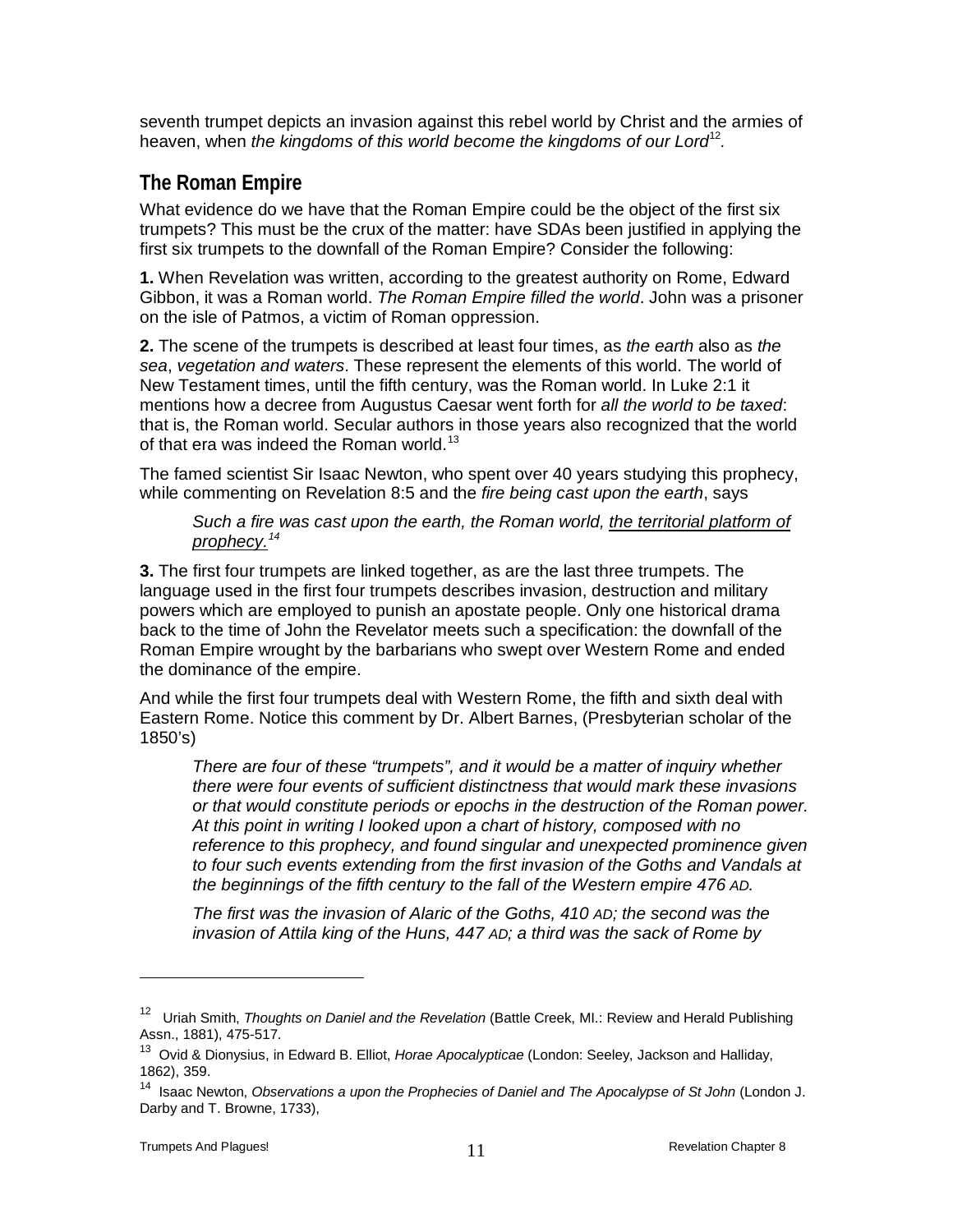*Genseric king of the Vandals, and the fourth resulting in the final conquest of Rome, was that of Odoacer king of the Heruli.[15](#page-11-0)*

#### **4.** The trumpets are described as

*…divine judgments on God's professed people in apostasy…*

Revelation 9:20 confirms this. Apostasy was spawned in the Christian church during the reign of the Roman Empire – in the Roman world of the Mediterranean, where it finally centered in the Church of Rome itself.

Political powers and influential people supported and protected this apostasy. After the Caesars became 'Christian' it was the Roman Empire which fostered and protected this apostasy. No other powers or peoples of that era fit the specification. Therefore the first six trumpets inevitably apply to the Roman Empire. Dr. M. Maxwell correctly notes

*It is noteworthy that the century of disasters (378-476 AD) we have been talking about, befell Rome after she has adopted Christianity. The Roman empire had*  become in a sense an apostate people of God, ripe for experiencing the judgment *of God, inflicted by her enemies.[16](#page-11-1)*

**5.** Seven times in the five trumpets the term the *third part* is specified. What does this *third part* apply to? The only satisfactory conclusion can be that it applies to the *third part* of the Roman Empire. There were a number of divisions of the empire during the history of Rome, but there was one which particularly fits the prediction during this time. Three divisions of the empire were formed in the time of Constantine. The empire was divided between Constantine himself as well as Licinius and Maximin. These three divisions existed at the time of the barbarian invasions of the empire. No other application of *the third part* satisfactorily fills the prediction.

*In the time of Constantine the Roman empire was divided into three great sections: to Constantine was assigned Gaul, Spain, Britain, Italy, Africa; to Licinius the Illyricum prefecture; to Maximin, the Asiatic provinces and Egypt.*[17](#page-11-2)

*Either Diocletion or after him Constantine, made Illycrium one of the four prefectures… This prefecture included Pannonia, Nortium, Crete and the entire Balkan peninsular except Thrace, which was attached by Constantine to the prefecture of the East… The whole peninsular except Thrace was still known as Illyricum.*[18](#page-11-3)

*Each one included its third of the Mediterranean or Roman sea, as well as its third of the land: and each one also its characteristic stream of the three great frontier rivers, the Rhine, Danube and Euphrates.* [19](#page-11-4)

This is the most satisfactory explanation of *the third part* which is involved in five of the six trumpets.

<span id="page-11-0"></span><sup>15</sup> Albert Barnes, *Notes on the Book of Revelation* (New York: Harber and Brothers, 1859), on chapter 8.

<span id="page-11-1"></span><sup>16</sup> C. Mervin Maxwell, *God Cares Vol 2* 2:240.

<span id="page-11-2"></span>*<sup>17</sup>* John Cumming, Apocalypse Sketches (London: Hall, Virtue & Co, 1851), 2:63.

<span id="page-11-3"></span><sup>18</sup> Phillip Jacob Spener, "Pietism", in *Encyclopedia Brittanica*, ed. 1911), 14:326*.*

<span id="page-11-4"></span><sup>19</sup> Edward B. Elliot, *Horae Apocalypticae* 1:342.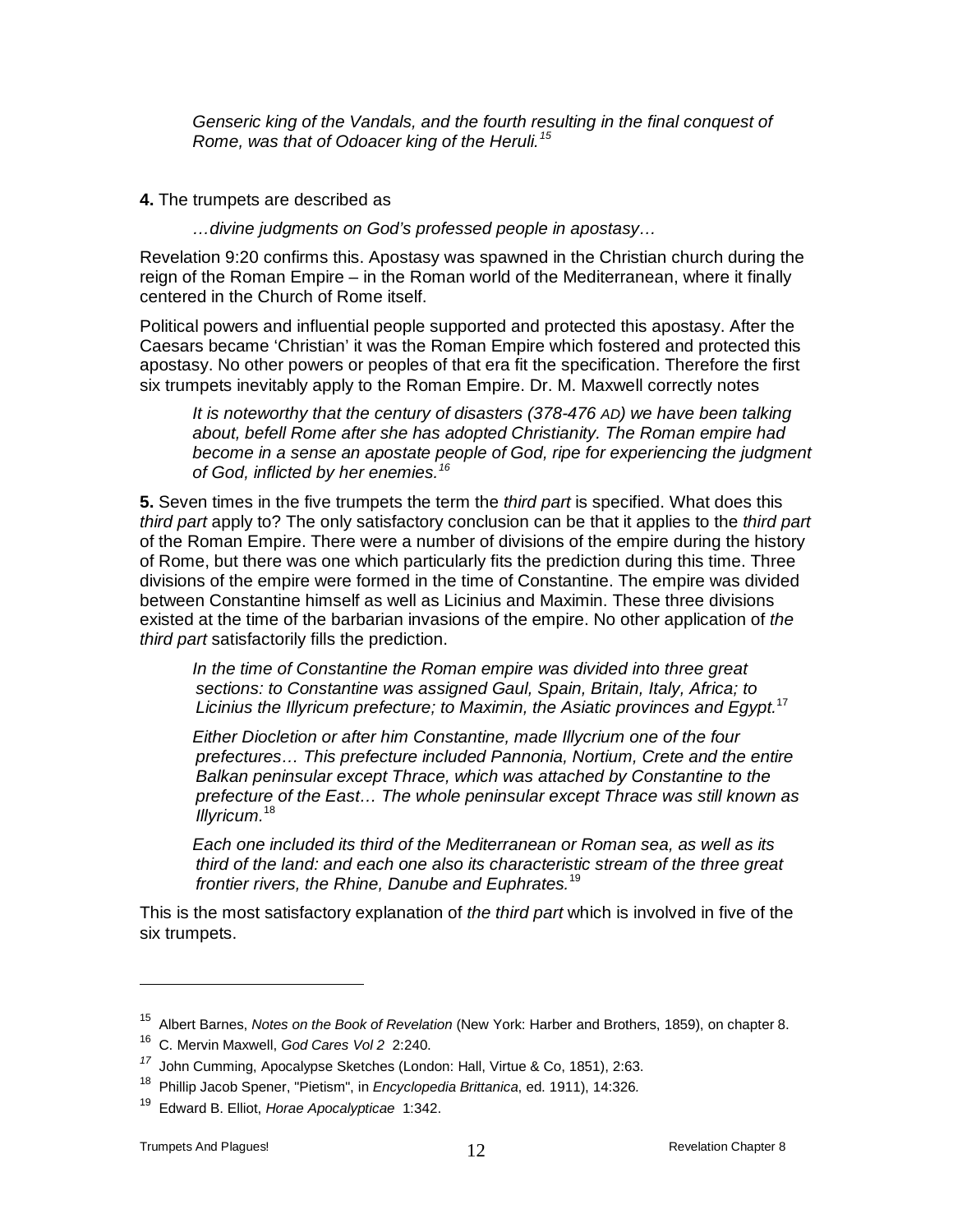**Three divisions of the Roman Empire from Constantine to** 500AD

<span id="page-12-0"></span>

- Prefecture of Illyricum, 318-379 AD

#### **The Fall of Rome**

It is significant to note that there were other prophets who predicted the fall of Rome. After dealing with the first three universal kingdoms the primary prophecy of Daniel states of the fourth, iron kingdom, *it shall be divided*. Daniel 2:41. This fourth kingdom was Imperial Rome.

In the prophecy of the four beasts of Daniel 7, the four kingdoms are again presented. Of the fourth, the Roman kingdom, it says

*…the ten horns out of this kingdom* (Rome) *are ten kings* (or kingdoms) *that shall arise. Daniel 7:24* 

The first four trumpets reveal how the ten kingdoms were formed out of the Roman Empire and this is possibly one of the purposes of the first four trumpets. Jesus Christ also predicted the end of the Roman Empire.

*Jerusalem will be trampled by the Gentiles* (the Roman Gentiles), *until the times of the Gentiles* (the Roman Gentiles) *are fulfilled. Luke 21:24.* 

The sixth trumpet reveals how the gentile Roman Empire came to its end with the capture of Constantinople by the Turks. Prior to this the Arabs, under the fifth trumpet, had broken the Roman Gentile rule over Jerusalem.

It is instructive to recall that the early Christians believed that according to 2Thessalonians 2, the Antichrist, the Man of Sin, would not appear until after Imperial Rome was removed.

Let no one deceive you by any means; for that Day will not come unless the *falling away comes first, and the man of sin is revealed, the son of perdition, who opposes and exalts himself above all that is called God or that is worshiped, so that he sits as God in the temple of God, showing himself that he is God. 2Thessalonians 2:3-4*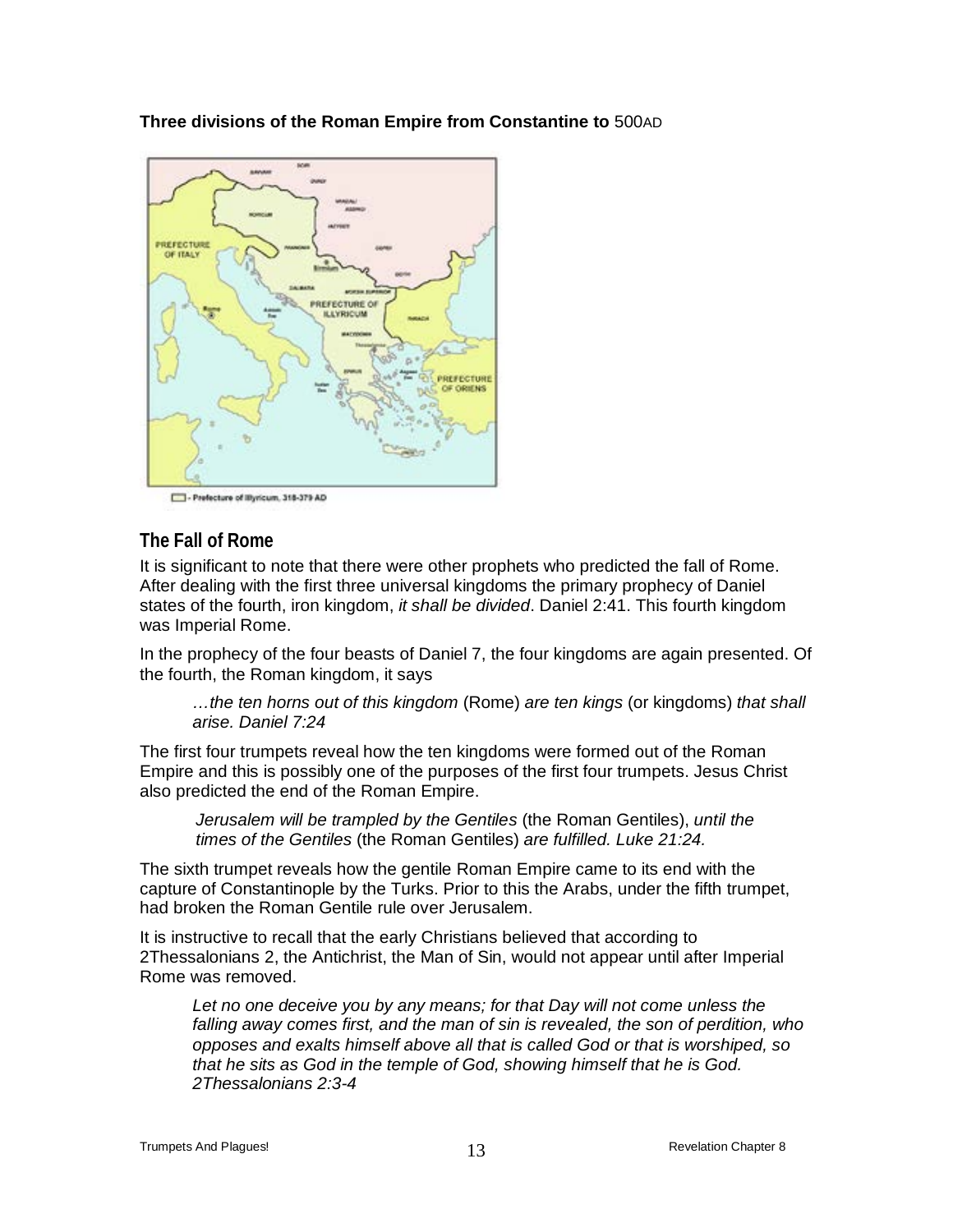The majority of Protestant scholars through the ages have been quite clear that this prediction was fulfilled in the person of the Bishop of Rome. The apostle continues:

*And now you know what is restraining, that he may be revealed in his own time. <sup>7</sup> For the mystery of lawlessness is already at work; only He who now restrains will do so until He is taken out of the way.2 Thessalonians 2:6-7*

The entity which restrained the *Man of Sin*, was understood to be Imperial Rome. It is an historical fact that the Papacy, *the man of sin*, did not become a political power until Imperial Rome, *gave its power and seat, and great authority* to the Papacy by removing its capital from Rome to Constantinople. (Revelation 13:2)

The early Christians believed that the Roman Empire *which filled the world* must end before antichrist could reign. Such a world-shaking event would be of importance to the people of God. It is therefore understandable for the people of God to recognize that the first six trumpets should apply to the downfall of the Roman Empire.

#### <span id="page-13-0"></span>**The Temple Scene**

Why is the temple scene of Revelation 8 present in the introduction to the trumpets?

*And I saw the seven angels who stand before God, and to them were given seven trumpets. Then another angel, having a golden censer, came and stood at the altar. He was given much incense, that he should offer it with the prayers of all the saints upon the golden altar which was before the throne. And the smoke of the incense, with the prayers of the saints, ascended before God from the angel's hand. Then the angel took the censer, filled it with fire from the altar, and threw it to the earth. And there were noises, thunderings, lightnings, and an earthquake.*

*So the seven angels who had the seven trumpets prepared themselves to sound. Revelation 8:2-6*

The presence of so much incense is explained by the fact that it accompanies the many prayers of the saints. As a result of these prayers being heard

*…the censer is filled with fire and cast into the earth… v5*

What purpose does the fire serve? Fire achieves two things: it purifies or destroys. It purifies or punishes! Here it purifies the prayers of God's saints and punishes the saints' oppressors. It punishes the apostates *Fire cast upon the earth* representing the judgments of God, the visitations of justice in the form of the trumpets.

Some have concluded that this represents the close of probation, however, this is not the case. It does not represent the close of probation as such, unless it is the close of probation simply in the local sense of the Roman Empire, or the close of probation of the apostate church of the Roman Empire.

When God answered the prayers of the saints - He sent the trumpets upon the earth: the trumpets were God's response to these prayers of the saints. Matthew Henry, the elder statesman of Bible commentators wrote,

*These prayers that were thus accepted in heaven, produced great change upon earth. The same angel with the same censor took the fire of the altar and cast it*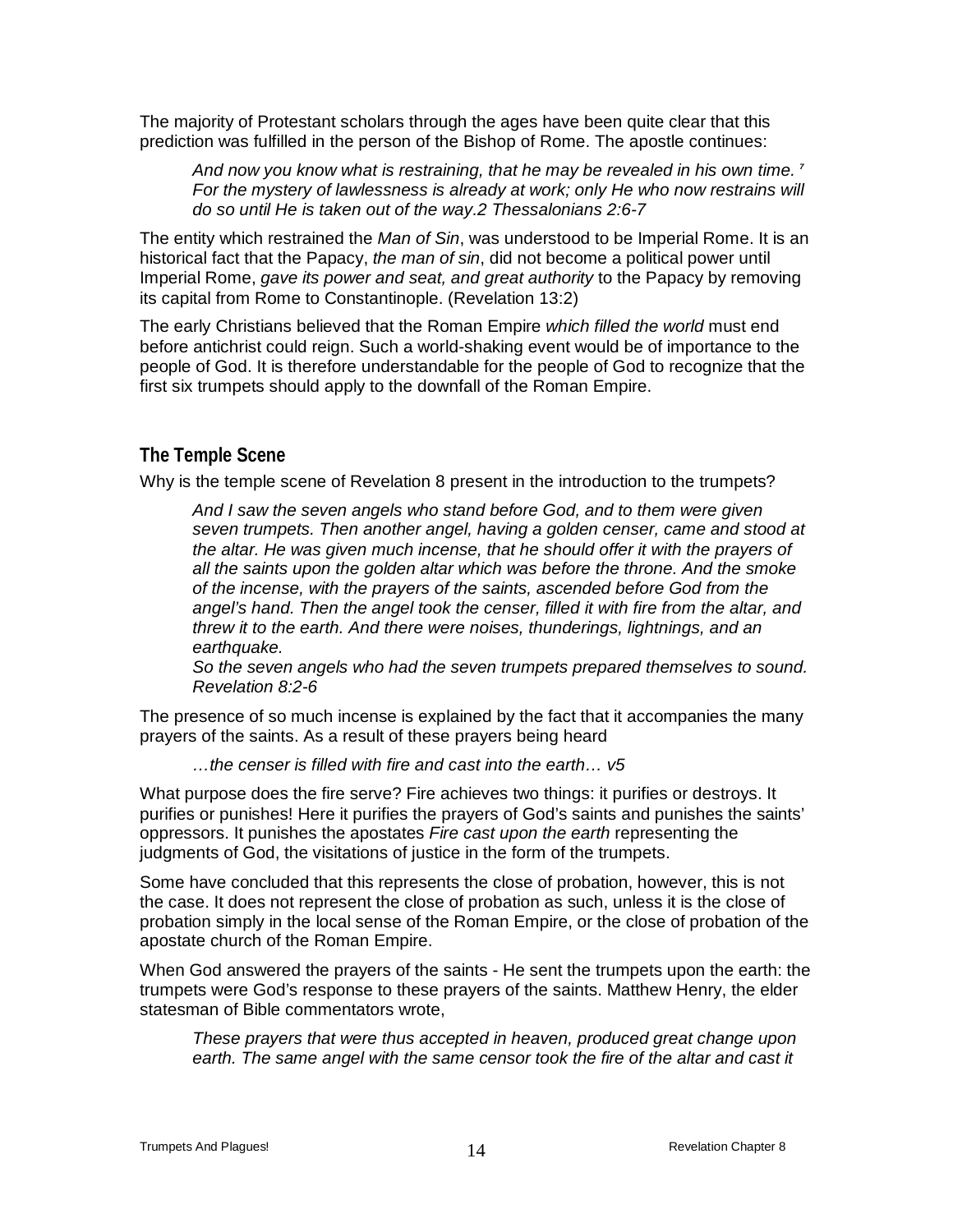*into the earth and this presently caused strange commotions, voices and lightnings and thunders and an earthquake.*[20](#page-14-0)

Jameson, Fawcett & Brown, all noted Biblical scholars, stated

*The hot coals off the altar, cast on the earth, symbolized God's fiery judgments about to descend on the church's foes in answer to the saints' incense-perfumed prayers, which have just ascended before God.*[21](#page-14-1)

How marvellously powerful are the prayers of God's saints!

What would prompt the saints to engage in so much prayer that it would result in the judgments of the trumpets upon the Roman Empire? In all likelihood it was the great apostasy. The *falling away* of 2 Thessalonians 2 had taken place; *the man of sin* had risen. Constantine had amalgamated church and state, and much of the Christian church had been brought to ruin. The true faith was in peril, the majority of Christians had strayed into apostasy.

True believers knew that antichrist would come, that apostasy would arise; now the dismaying reality was that idolatry was established throughout the church. The specious worship of saints and martyrs flooded into the church. This could have been the situation which led to much prayer on the part of the faithful. When the cause of God looked hopeless all the saints could do was to pray. Their prayers ascending to the temple resulted in the divine judgments falling upon the apostasy in the form of the trumpets.

There is a great lesson here for the saints of today. God's church is currently under the threat of apostasy. God's true people are also to send their prayers to the sanctuary to make sure that they are purified by the merits of Christ. It may well be that God will again answer our prayers by sending judgments - judgments on the church. The Lord may have to act to bring his church into line so that it may receive the latter rain.

*When the judgments of God are in the earth, then will the people learn righteousness. Isaiah 26:9.*

This is the clear prediction of the Spirit of Prophecy in regard to the church of God in the last days.

In this introduction to the study of the seven trumpets, may the Lord help us to take care that our interpretations will stand up under the microscope of scripture. Faithfulness to Jesus Christ, involves faithfulness to His word.

<span id="page-14-0"></span><sup>20</sup> Matthew Henry, *Commentary on the Whole Bible* (London: Marshall, Morgan & Scott, 1706-1721), on Revelation 8:20.

<span id="page-14-1"></span><sup>&</sup>lt;sup>21</sup> Robert Jamieson et al., *Commentary Critical and Explanatory on the Whole Bible* (Grand Rapids: Eerdmans Publishing, 1871), on Revelation 8*. 21*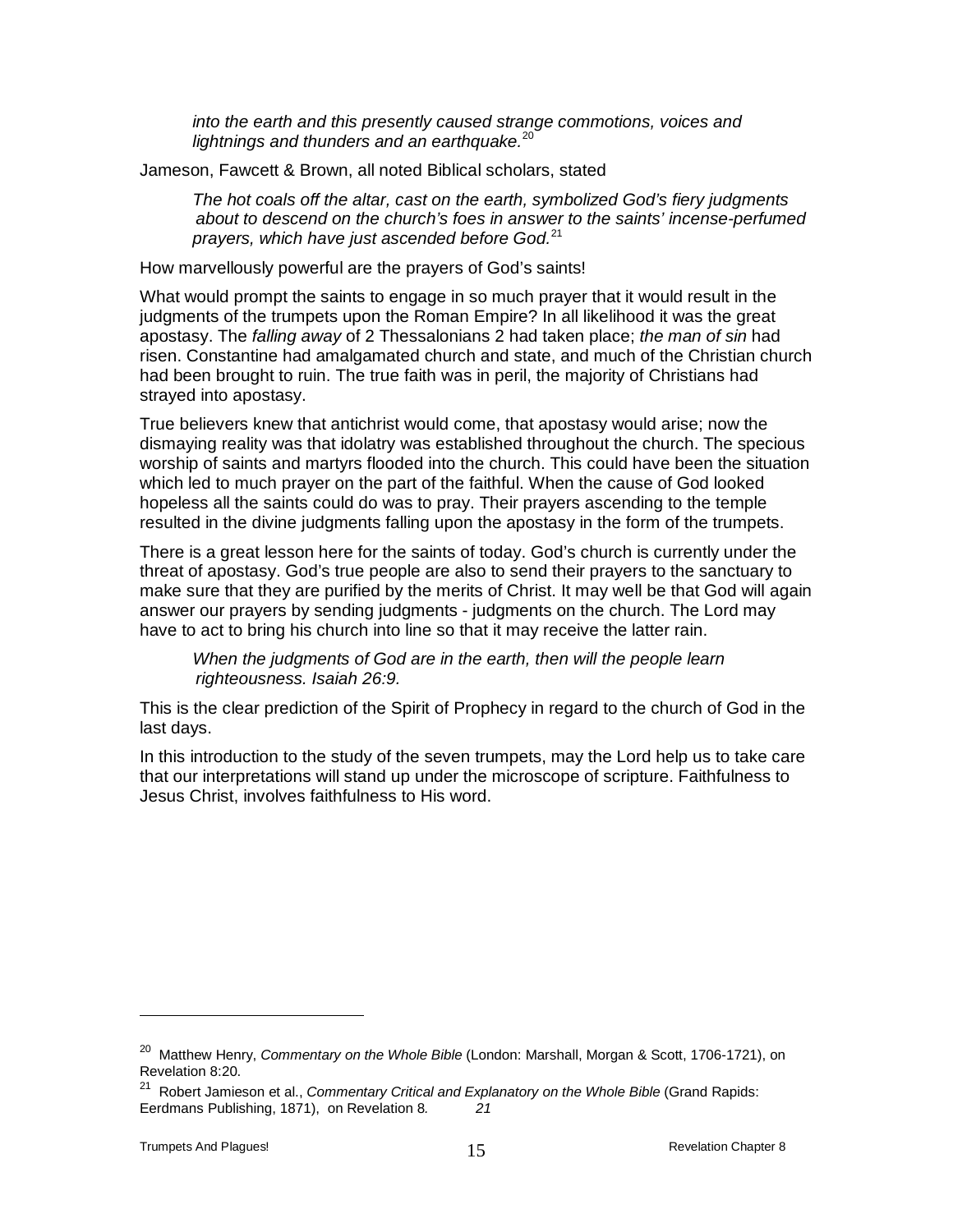# <span id="page-15-0"></span>**Visigoths, Vandals, Huns, and Heruli**

# **The First Four Trumpets of Revelation**

#### **An exposition of Revelation 8:2-13**

The seven trumpets of Revelation are introduced by a scene in the first apartment of the heavenly sanctuary. Why are they introduced in this manner? Let us examine the scriptural passage.  $^{22}$ 

*Then another angel, having a golden censer, came and stood at the altar. He was given much incense, that he should offer it with the prayers of all the saints upon the golden altar which was before the throne. And the smoke of the incense, with the prayers of the saints, ascended before God from the angel's hand. Then the angel took the censer, filled it with fire from the altar, and threw it to the earth. And there were noises, thunderings, lightnings, and an earthquake. So the seven angels who had the seven trumpets prepared themselves to sound. Revelation 8:3-6.* 

It seems quite clear that the seven trumpets are sent by God in response to the prayers of His people - the saints. Much incense is offered, because of the many prayers of the saints. What was it that led to these special prayers of the saints? Without doubt it was due to the overwhelming apostasy that had come into the church, particularly the church situated within the Roman Empire.

This apostasy was supported by the authority of Rome, and so in response to the prayers of the saints God visits western Rome with the first four trumpet judgments in an endeavour to bring His people back to the truth - back to loyalty to Christ.

The fifth and sixth trumpets, we will show, fell on Eastern Rome. The seventh trumpet falls on the whole world when it becomes Roman again – a Rome revived when *all the world wonders after the beast*. Revelation 13:3

# <span id="page-15-1"></span>**The first Trumpet**

*The first angel sounded: And hail and fire followed, mingled with blood, and they were thrown to the earth. And a third of the trees were burned up, and all green grass was burned up. Revelation 8:7*

The language suggests a violent hailstorm. The Old Testament, on which Revelation is based, gives the clue to what a hailstorm represents in prophecy. In describing the invasion of the Assyrians into the land of Israel, the prophet declares

*Behold, the Lord has a mighty and strong one, Like a tempest of hail and a destroying storm,* 

<span id="page-15-2"></span><sup>&</sup>lt;sup>22</sup> Revelation 8:1 properly belongs to the visions of chapters 4-7, and is therefore part of the Seven Seals. In the original manuscripts there is no distinction between chapters and verses. Revelation chapter 8 should commence with Revelation 8:2.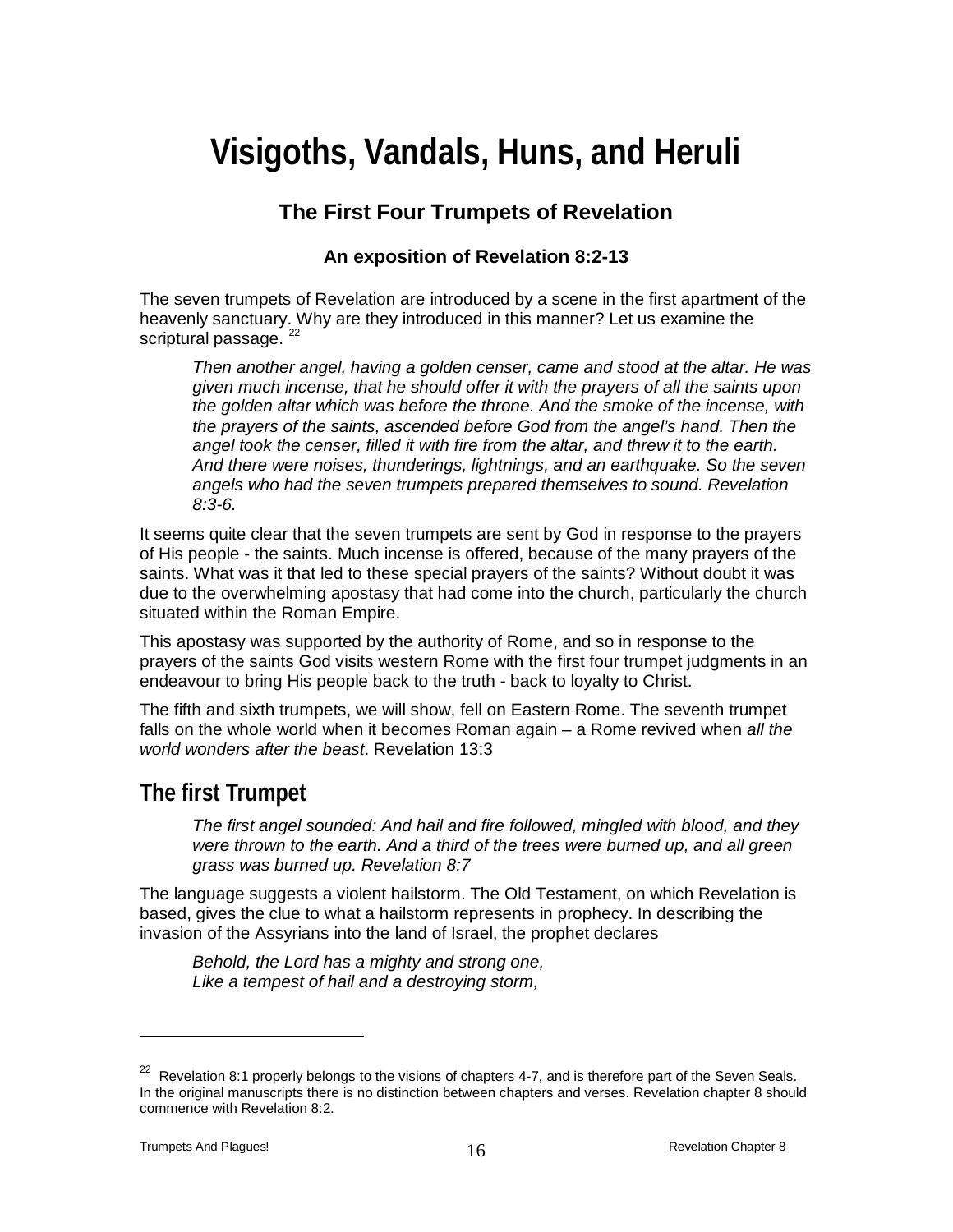*Like a flood of mighty waters overflowing, Who will bring them down to the earth with His hand. Isaiah 28:2*

The prophet, describing the Assyrian invasion, likens it to a mighty hailstorm. Again, in describing the invasion of Gog and Magog, the prophet Ezekiel says,

*You will ascend, coming like a storm, covering the land like a cloud, you and all your troops and many peoples with you. Ezekiel 38:9*

We can safely conclude that a storm, such as described in the first trumpet, symbolises a military invasion. The description in the symbol indicates that it is an invasion from the north. Hailstorms that fell upon Roman territory always came from the north, so this suggests that this invasion would be from the northerly regions. The symbolism also suggests the destruction of the natural environment for *the third part of trees was burnt up and all green grass*. This indicates that forests, pastures and crops would be destroyed by the invasion. Third, it has *hail and fire mingled with blood* denoting carnage, the slaughter of both humans and beasts.

The prediction states a third will be destroyed. *One third of the trees, and all green grass.*

#### **The third part**

The *third* that is mentioned throughout the trumpets applies to a third part of the Roman Empire.  $23$  From the time of Constantine, there were three divisions of the Empire, the East, the West and the central section called Illyricum, which comprised the Balkan Peninsular, all except Thrace, up to what we now call Southern Austria.

Is there any historical evidence of a military invasion of one of the divisions of the Roman Empire that meets the specifications of this first trumpet? There is: the man who achieved it was Alaric the leader of the Visigoths - a branch of the Gothic peoples from which most Europeans are descended. They came from the northeast of Europe, from around the Baltic, where they were pressured by other peoples migrating from the east. Alaric led the Goths all the way into Greece ravaging the countryside as they passed.

The Goths began to move towards the warmer climes of the Roman Empire and thousands had settled in Illyricum (the third part of the Empire - now the southern Slavic states) where they were employed as mercenaries by the Romans to help defend the frontiers..

In order to pacify Alaric, the emperor of East Rome made him the military general of the whole of Illyricum. Alaric took advantage of this development and spent the next four years in preparation for the invasion of Western Rome. This began around 395 AD and historical records show that Alaric and the Visigoths fulfilled the specifications of the first trumpet. Note the description by Edward Gibbon (perhaps the greatest authority on the fall of the Roman Empire) in his famous history, *"The Decline and Fall of the Roman Empire."* Gibbon was not a Christian, he was a skeptic and has been called, *The unconscious commentator of the Apocalypse* because when he wrote about the fall of Rome he uses almost identical language to the Revelator in his description of the trumpets of Revelation. In a remarkable manner he showed how these trumpets met their fulfillment. Of the invasion of Alaric and the Visigoths, he writes,

<span id="page-16-0"></span> $23$  See page 1 "An Introduction to the Trumpets"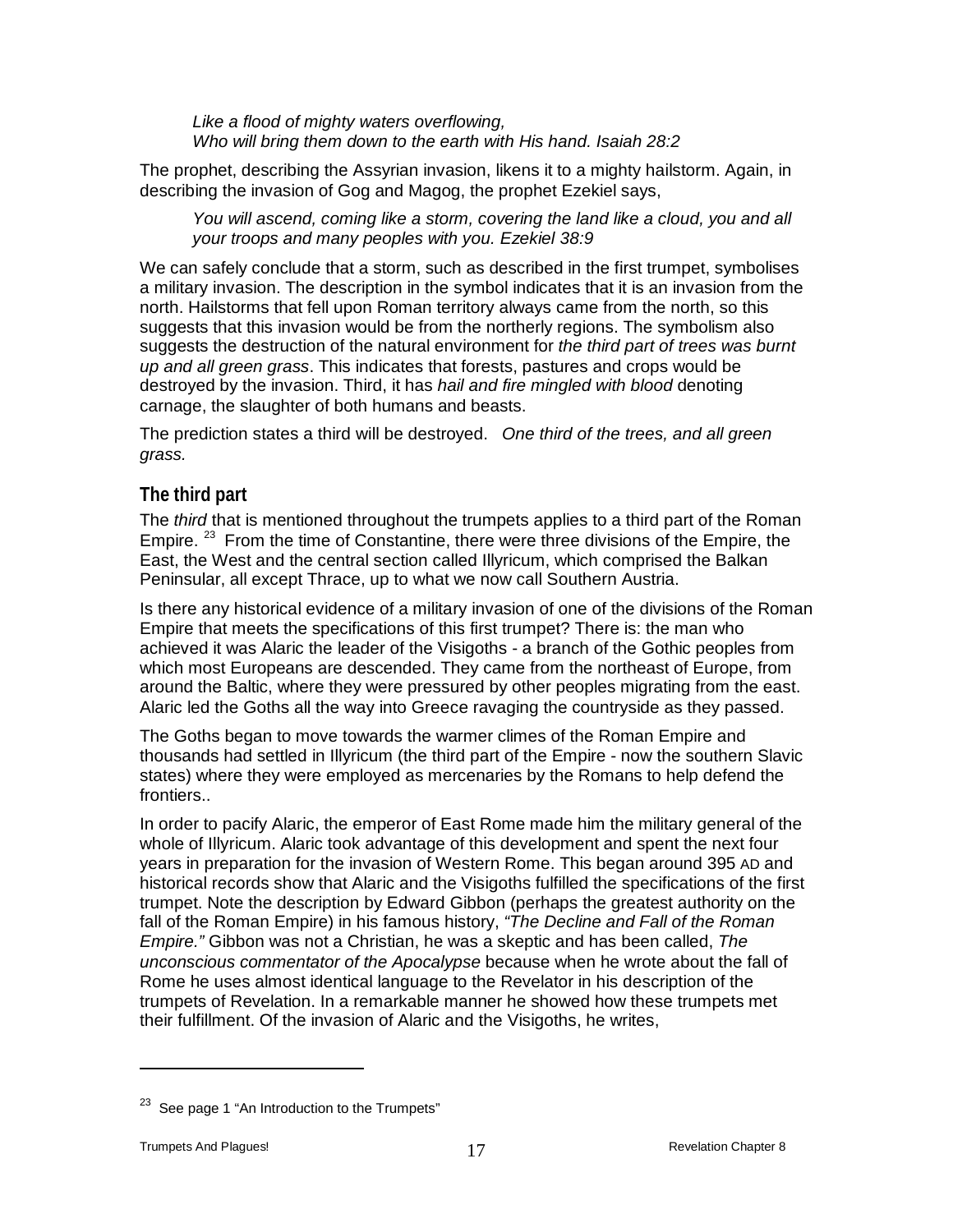*Valens* (the Roman Emperor) *was informed that the North was agitated by a furious tempest.*[24](#page-17-0)

*A furious tempest was excited among the nations of Germany* [25](#page-17-1)

*A formidable tempest of the barbarians of Germany seemed ready to burst over the provinces of Gaul.*[26](#page-17-2)

*The Gothic nation (395 A.D) was in arms… deserted their farms at the first sound of the trumpet…The barriers of the Danube were thrown open, the savage warriors of Scythia issued from their forests… directed by the bold and artful genius of Alaric… the whole territory was blasted by his baleful presence;… flaming villages…the deep and bloody traces of the march of the Goths [27](#page-17-3)*

*A victorious leader, who united the daring spirit of a barbarian, with the art and*  discipline of a Roman general, was at the head of an hundred thousand fighting *men; and Italy pronounced, with terror and respect the formidable name of*  Alaric.<sup>[28](#page-17-4)</sup>

The prediction stated that the *"the third part of trees and all green grass was burnt up".*  Gibbon relates how an old poet called Claudian of Verona bewailed the destruction of his trees, revealing how this prediction was fulfilled to the very letter. Gibbon says,

*His trees, his old contemporary trees must blaze in the conflagration of the whole country.*[29](#page-17-5)

This is remarkable. It gives us a glimpse of the destruction of forests, crops and grass: the total ecology. Again

*The…dark cloud which was collected along the coast of the Baltic burst in thunder upon the banks of the upper Danube.*[30](#page-17-6)

*This scene of peace and plenty was suddenly changed into a desert and the prospect of the smoking ruins could alone distinguish the solitude of nature from the desolation of men…the consuming flames of war spread from the banks of the Rhine over the greatest part of the seventeen provinces of Gaul, that rich and extensive country, as far as the ocean, the Alps and Pyrenees, was delivered to the Barbarians.[31](#page-17-7)*

This was the description of the Gothic invasion by the "unconscious commentator"of the Apocalypse. Alaric invaded Italy three times. One commentator states

<span id="page-17-0"></span><sup>24</sup> Edward Gibbon, *The History of the Decline and Fall of the Roman Empire*, (7 volume edition "The World's Classics") 3:3

<span id="page-17-1"></span><sup>&</sup>lt;sup>25</sup> Edward Gibbon, *The History of the Decline and Fall of the Roman Empire* (London: Strahan and Cadell, 1789), 3:307.

<span id="page-17-2"></span> $26$  Ibid. 141.

<span id="page-17-3"></span> $27$  Ibid. 283-286.

<span id="page-17-4"></span> $28$  Ibid. 370.

<span id="page-17-5"></span> $29$  Ibid. 294.

<span id="page-17-6"></span> $30$  Ibid. 310.

<span id="page-17-7"></span> $31$  Ibid. 318.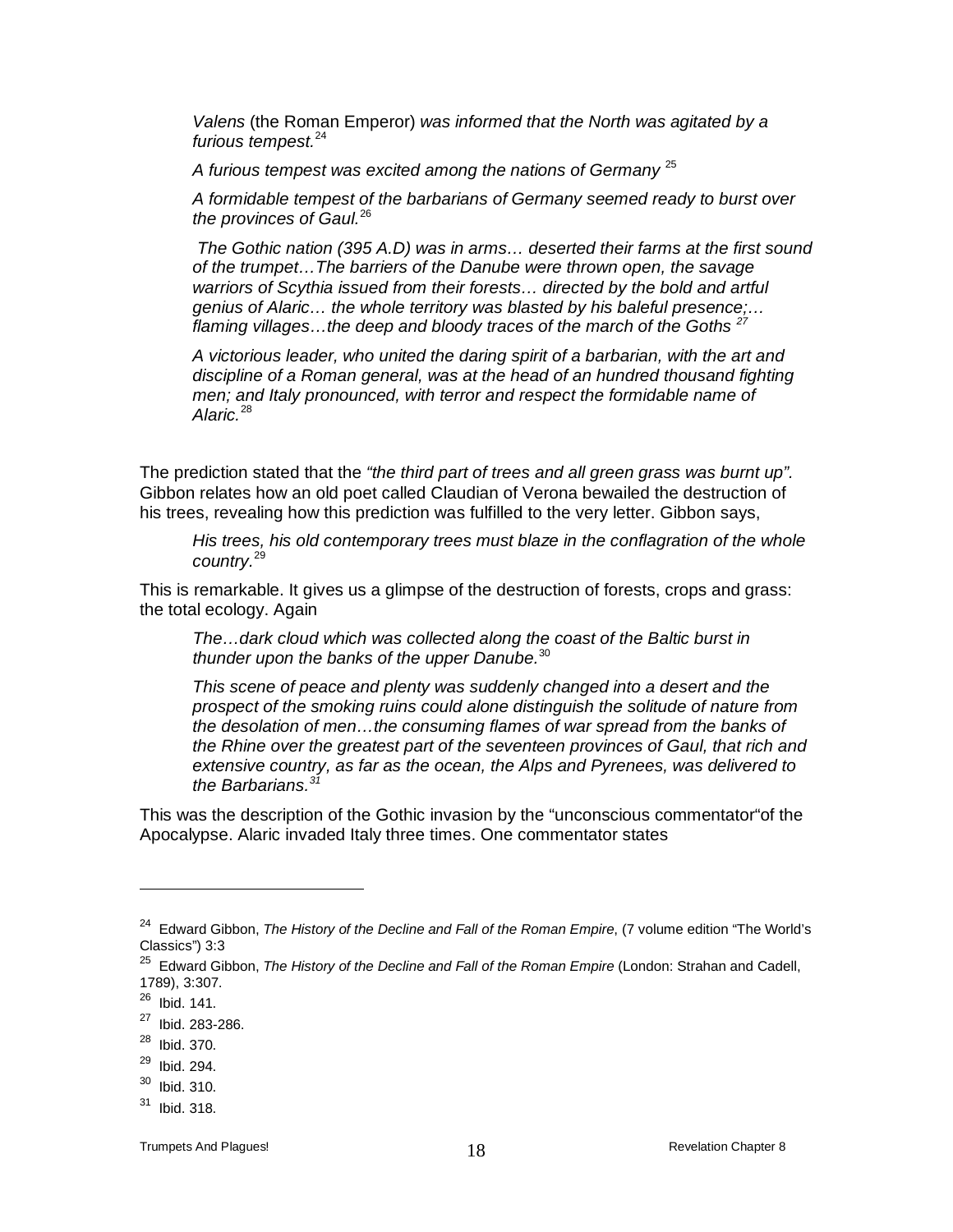*Alaric's course was to Italy, as he told an Italian monk. He felt a secret and preternatural impulse which directed and even impelled his march to the gates of Rome. As his trumpet sounded and his march advanced, terrible omens and prognostications preceded him. "The Christians" says Gibbon, "derived comfort from the powerful intercession of the saints and martyrs." (This reveals the apostasy of the Christians.) Thrice, in fulfillment of his destiny, he descended from the Alps onto the Italian plains, marking his course at each step as the awestruck historians of the times tell us, in country and in town with ravage, conflagration and blood, till the gates of Rome itself were opened to the conqueror and the Gothic fires blazed around the capitol.*[32](#page-18-0)

While fulfilling the first trumpet, it is significant that Alaric possessed a powerful conviction that he was divinely led to destroy Rome. This was even recognized by the people of the day. When Alaric was intercepted by an Italian monk with a plea to spare the city of Rome, Alaric assured him that while he did not feel disposed to commence the siege, he found himself compelled by some hidden and irresistible impulse to accomplish the enterprise.<sup>33</sup>

# **PICTURE - MAP – GOTHIC INVASION UNDER ALARIC**

<span id="page-18-0"></span><sup>32</sup> Edward B. Elliot, *Horae Apocalypticae* 

<span id="page-18-1"></span><sup>33</sup> Salminius Sozoman, *History of the Church,* Book 9 Chapter 6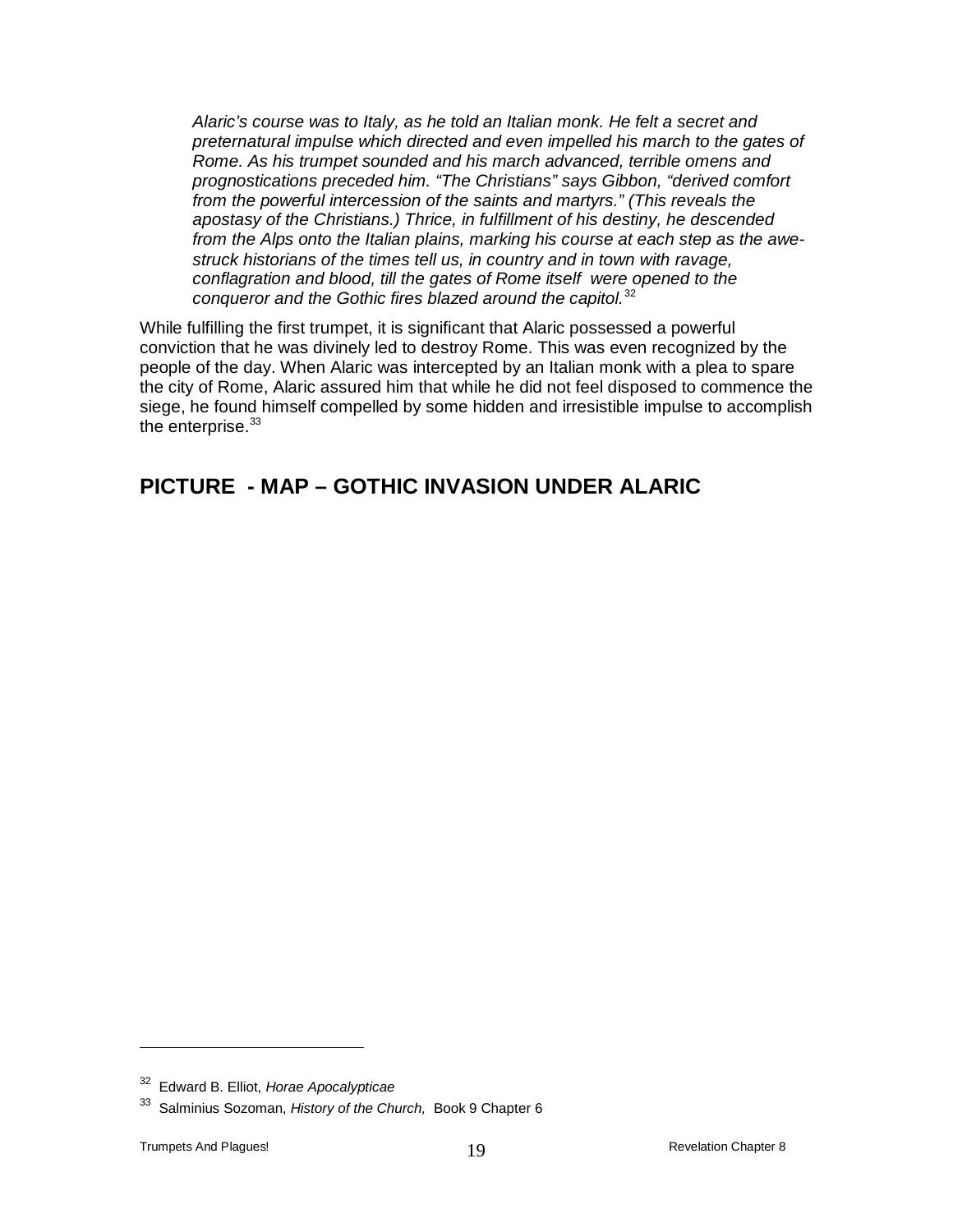Gibbon's remarks reveal that Alaric's invasion and sack of Rome dealt a deadly blow to the Roman Empire.

*The king of the Goths… advanced with unabated vigor; and … he pitched his camp under the walls of Rome.*[34](#page-19-1)

*During a period of six hundred and nineteen years, the seat of empire had never been violated by the presence of a foreign enemy.*[35](#page-19-2)

*At the hour of midnight… the inhabitants [of Rome] were awakened by the tremendous sound of the Gothic trumpet. Eleven hundred and sixty-three years after the foundation of Rome, the Imperial city, which had subdued and civilized so considerable a part of mankind, was delivered to the licentious fury of the tribes of Germany and Scythia.*[36](#page-19-3)

*This awful catastrophe of Rome filled the astonished empire with grief and terror.*[37](#page-19-4)

# <span id="page-19-0"></span>**The second trumpet**

*Then the second angel sounded: And something like a great mountain burning*  with fire was thrown into the sea, and a third of the sea became blood. And a third *of the living creatures in the sea died, and a third of the ships were destroyed. Revelation 8:8-9*

Scripture is clear that a mountain represents a kingdom; consequently this symbolism suggests a power connected with the sea - an invasion by a sea power likened to a burning mountain.

*"Behold, I am against you, O destroying mountain, Who destroys all the earth," says the LORD. "And I will stretch out My hand against you, Roll you down from the rocks, And make you a burnt mountain". Jeremiah 51:25*

This alluded to the kingdom of Babylon that had conquered the world of its day where the prophet described the nation of Babylon as a *destroying mountain.*

The kingdom of God is also likened to a mountain in Daniel 2:35-44. So we now ask: What kingdom invaded the Roman Empire - Western Rome - which was a sea power? History tells us that there was only one Gothic power associated with the sea that was involved in the downfall of Rome. It was the naval power of the Vandals.

The Vandals were one of the Gothic tribes that migrated from Northern Europe at the same time as the Visigoths. In one invasion of Italy under a leader named Radagaisus, hundreds of thousands of Vandals, Burgundians and Suevi, besieged the city of Florence. When Radagaisus was killed, the Vandals and their allies withdrew and moved on into southern France. There the Burgundian division of these Goths settled and formed the kingdom of Burgundy. The remainder of the Goths continued on into Spain -

<span id="page-19-1"></span><sup>34</sup> Edward Gibbon, *The History of the Decline and Fall of the Roman Empire* 

<span id="page-19-2"></span> $35$  Ibid. 3:341.

 $36$  Ibid. 3:380.

<span id="page-19-4"></span><span id="page-19-3"></span><sup>37</sup> Ibid. 3:387.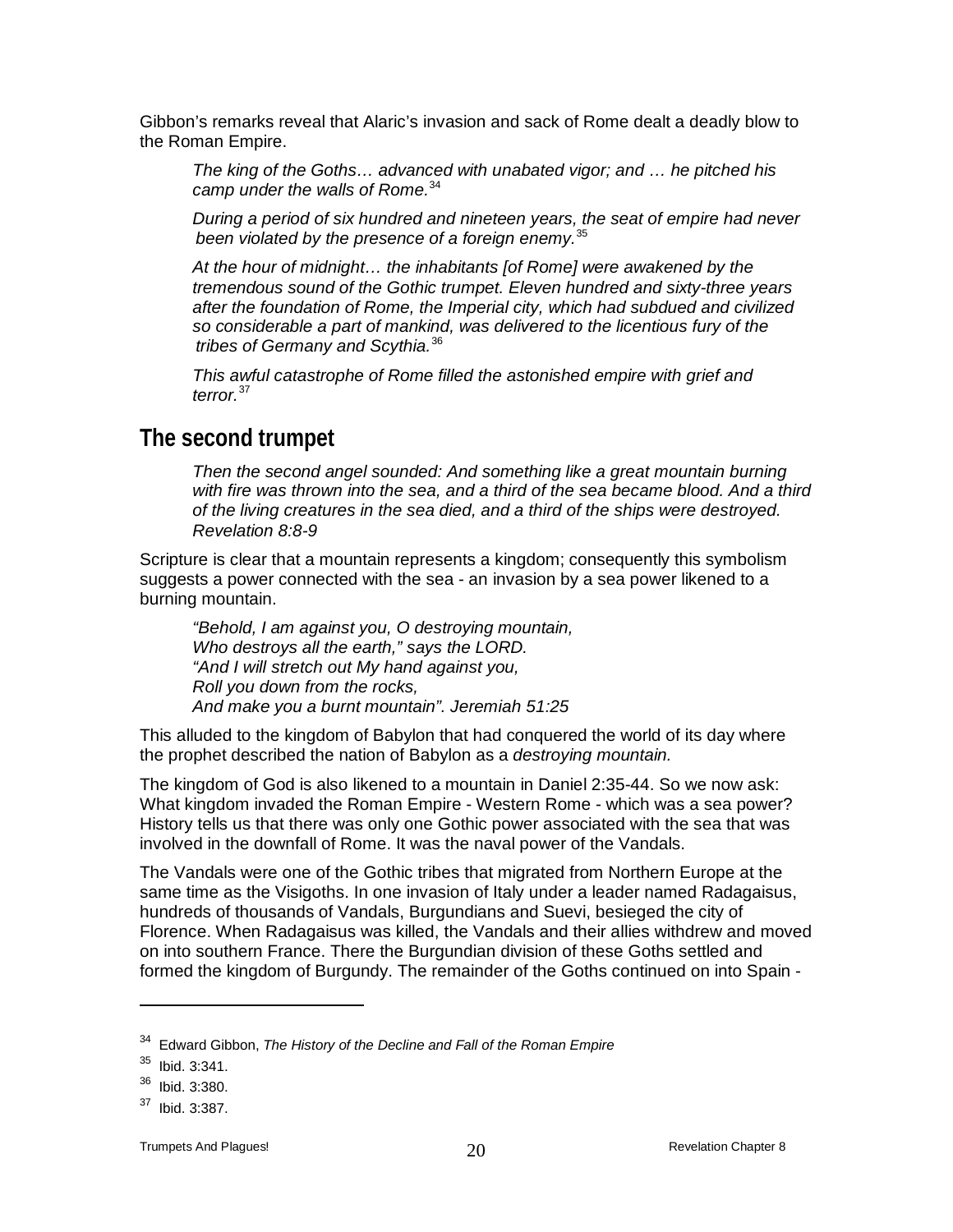the Suevi then separated and settled in north western Spain, forming the kingdom of Suevi which is now Portugal.

#### **The Vandals**

The remainder of the Goths - the Vandals - continued on to Gibraltar, crossing the straits and entering Northern Africa. There they established themselves with their capital at the site of ancient Carthage. Their leader was a man called Genseric, a Christian. Under his rule the Vandals became Christian, holding to the Arian faith. This faith was in conflict with the apostate Catholic Church. The Vandals developed a strong kingdom however they could not extend their borders southwards because of the desert boundaries. So they turned towards the sea, building a strong navy which began to ravage the coasts of the Mediterranean. Historians declare that, because they were anti-Catholic, the Vandals attacked the Catholic centers, especially in Western Rome.

*The Vandals were unique among the German nations by the fact that they maintained a fleet.*[38](#page-20-0)

The second trumpet symbolism suggests an invasion associated with the sea.

*The third part of the sea became blood and the third part of creatures in the sea died and the third part of ships were destroyed.*

The Vandals fulfilled this prediction completely. Africa was lost to the Empire of Rome. As Semondie states,

*The loss of Africa was perhaps one of the greatest calamities which could have overtaken the Western Empire.*[39](#page-20-1)

Africa was the granary of Rome, so the loss of Africa meant the loss of a main source of Rome's food supply. Gibbon in describing the attacks upon Western Rome by the Vandals states

*The loss or desolation of the provinces from the ocean to the Alps impaired the glory and greatness of Rome. Her internal prosperity was irretrievably destroyed by the separation of Africa… after an interval of six centuries the fleets that issued from the ports of Carthage again claimed the empire of the Mediterranean.*[40](#page-20-2)

It was from Carthage, where the Phoenicians had settled 600 years before, that Hannibal had attacked Imperial Rome. Once again from Carthage came the Vandals under Genseric, attacking Western Rome and particularly the centres of the Catholic church where apostasy flourished. Gibbon continues

*The Vandals repeatedly visited the coasts of Spain, Liguria, Tuscany, Campania, Lucania, Bruttium, Apulia, Calabria, Venetia, Dalmatia, Epiraeus Greece and Sicily. They were tempted to subdue the island of Sardinia so advantagedly placed in the centre of the Mediterranean and their arms spread desolation or terror from the Columns of Hercules to the mouth of the Nile.*[41](#page-20-3)

<span id="page-20-0"></span><sup>38</sup> John B. Bury, *A History of the Later Roman Empire* (London: Macmillan and Co, 1889), 1:162.

<span id="page-20-1"></span><sup>39</sup> JCL Sismondi, *History of the Fall of the Roman Empire* (London: 1834), 1:155-156.

<span id="page-20-2"></span><sup>40</sup> Edward Gibbon, *The History of the Decline and Fall of the Roman Empire* 

<span id="page-20-3"></span> $41$  Ibid. 4:31.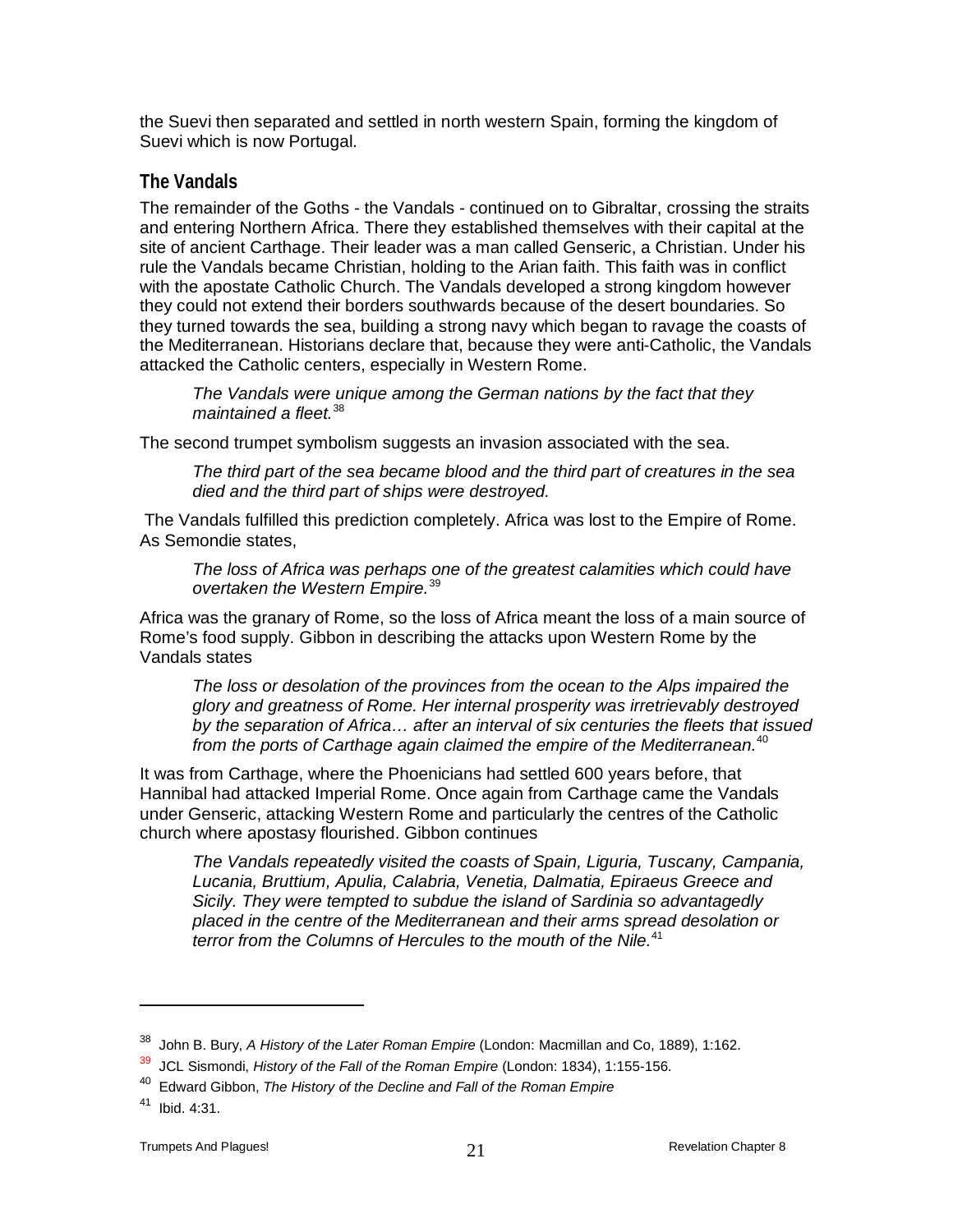It is a significant point that Genseric, like Alaric the Visigoth, believed himself to be an agent of divine wrath. Thomas Hogkin records

*The fleets… became under Genseric's guidance, the first naval power on the Mediterranean… At length the work of ravaging the coast became almost monotonous and the choice of a victim hard. Once, when the fleet had weighed anchor and was sailing forth from the broad harbor of Carthage the helmsman turned to the king and asked for what port he should steer. "For the men with whom God is angry" answered the Vandal king and left the winds and the waters to settle the question who were the proper objects of the wrath of heaven.*[42](#page-21-0)

Finally the Emperor of Eastern Rome allied himself with Western Rome to build a gigantic fleet in order to destroy the Vandal's naval power. This Roman fleet was twice destroyed by fire by the Vandals, and this could be the fulfillment of the prediction in the trumpet,

*the third part of the creatures in the sea died and the third part of the ships were destroyed. Revelation 8:9*

The destruction wrought by the Vandals was extraordinary.<sup>[43](#page-21-1)</sup> Previously Genseric had sailed up the Tiber and sacked the city of Rome. Amongst the treasure that he took from that city were the golden candlestick and the golden table as well as other items that Titus had captured from the temple at Jerusalem in 70 AD. While the Vandal fleet was returning to Carthage they struck a great storm. While only one ship sank it happened to be the ship carrying the golden candlestick and other sacred vessels.<sup>[44](#page-21-2)</sup>

Without doubt the Vandals fulfilled the second trumpet. Finally the Vandals, in deadly opposition to the Church of Rome because of their Arian faith, were confronted by the powerful Roman emperor, the strong Catholic, Justinian. He sent an army to Africa under Balisarius, where the general defeated the Vandals, completely destroying them.

#### **PICTURE – MAP – MIGRATION OF THE VANDALS**

<sup>42</sup> Thomas Hodgkin, *The Dynasty of Theodosius* (London: Clarendon Press, 1889), 219-220.

<span id="page-21-1"></span><span id="page-21-0"></span><sup>43</sup> Edward Gibbon, *The History of the Decline and Fall of the Roman Empire* 

<span id="page-21-2"></span> $44$  Ibid. 4:6-7.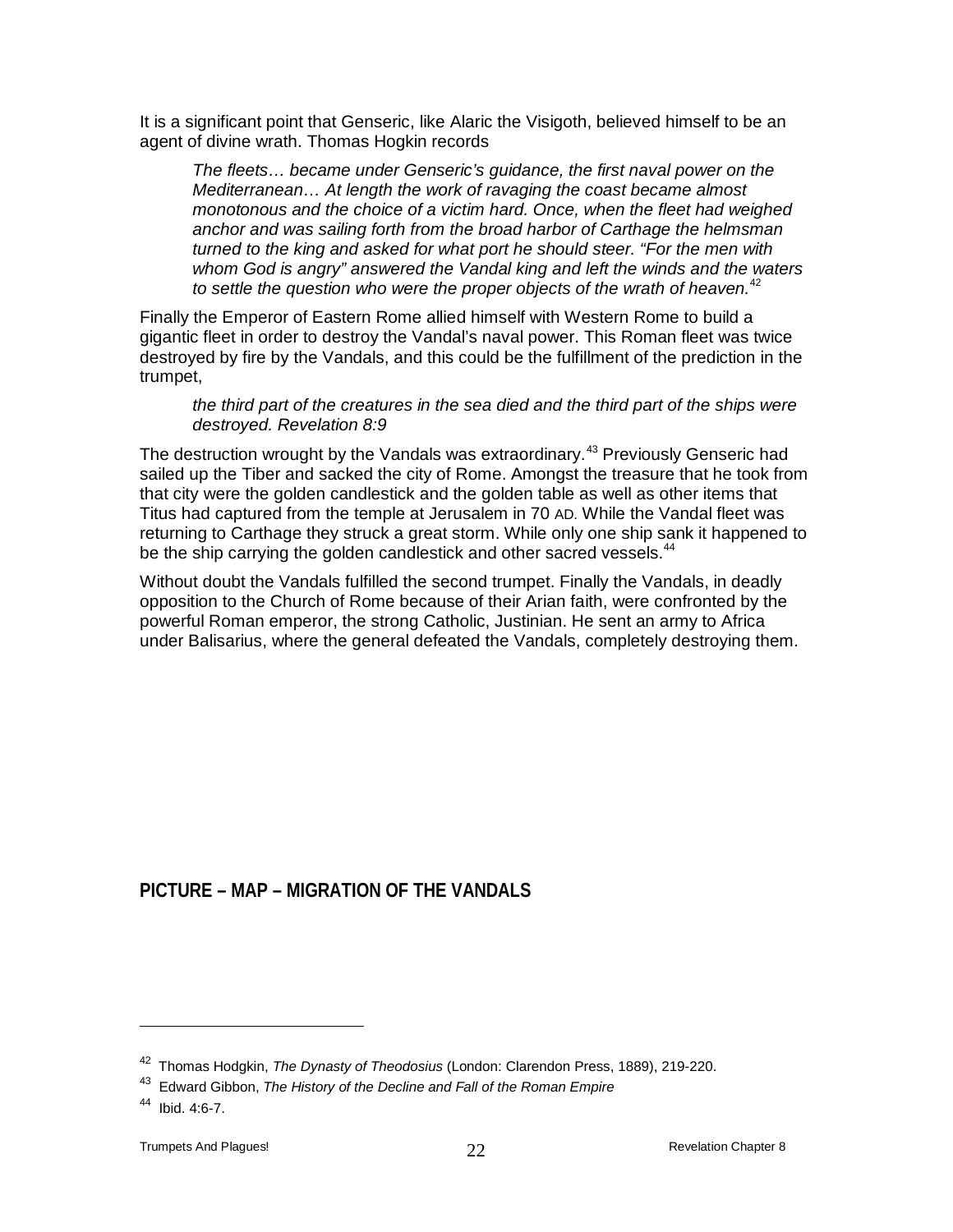In 533 the Byzantine general, Belisarius, landed in Africa. The same year the Vandals were routed in the decisive battle of Tricameron and Carthage overthrown. The following year Africa, Sardinia and Corsica were all restored to the Roman Empire. As a nation, the Vandals soon ceased to exist…*[45](#page-22-1)*

*There are few instances in history of a nation disappearing so rapidly and so completely as the Vandals of Africa.[46](#page-22-2)*

*It is reckoned that during the reign of Justinian [the emperor of Eastern Rome] Africa lost 5 millions of inhabitants; thus Arianism was extinguished in that region, not by any enforcement of conformity but by the extermination of the race which had introduced and professed it.[47](#page-22-3)*

# <span id="page-22-0"></span>**The third trumpet**

We now come to the third trumpet that helped terminate the reign of Rome.

*Then the third angel sounded: And a great star fell from heaven, burning like a*  torch, and it fell on a third of the rivers and on the springs of water. The name of *the star is Wormwood. A third of the waters became wormwood, and many men died from the water, because it was made bitter. Revelation 8:10*

The great star from heaven is undoubtedly a meteor which falls upon the third part of rivers and fountains of waters, that is, a third part of the Roman Empire - Western Rome. In scripture a star represents a leader. A falling star can represent an apostate leader (Jude 14). We look therefore for some powerful leader who invaded the Roman Empire and brought great bitterness to the people of a particular area. The area is described *as a third part of the rivers and fountains of waters*. This would be the areas where the rivers commence – the alpine region.

#### **Attila the Hun**

 $\overline{a}$ 

Does history tell of an invasion that fulfills this specification? It does. This was abundantly fulfilled by Attila, with his thousands of Hun warriors, who invaded the Roman Empire in 450 AD. While describing them an historian used almost identical language to that of the prophet.

*… after a short space of time, as Orosius related, the race of the Huns, fiercer than ferocity itself, flamed forth.[48](#page-22-4)*

Notice the expression, *flamed forth*, which reminds one of a blazing meteor.

<span id="page-22-1"></span><sup>45</sup> *Nelsons Encyclopedia*, ed., s.v. "Vandals." 12:252.

<sup>46</sup> George Finlay, *A History of Greece* (London: Clarendon Press, 1877), 1:252.

<span id="page-22-3"></span><span id="page-22-2"></span><sup>47</sup> J.C. Robertson, *History of the Christian Church* (London: 1854), 1:521.

<span id="page-22-4"></span><sup>48</sup> Charles C Mierow (Tr), *Jordanes Origin and Deeds of the Goths* (Princeton NJ: Princeton Univesity Press, 1908), , Jordanes, *Jordanes Origin and Deeds of the Goths* (Princeton NJ: Princeton Univesity Press, 1908),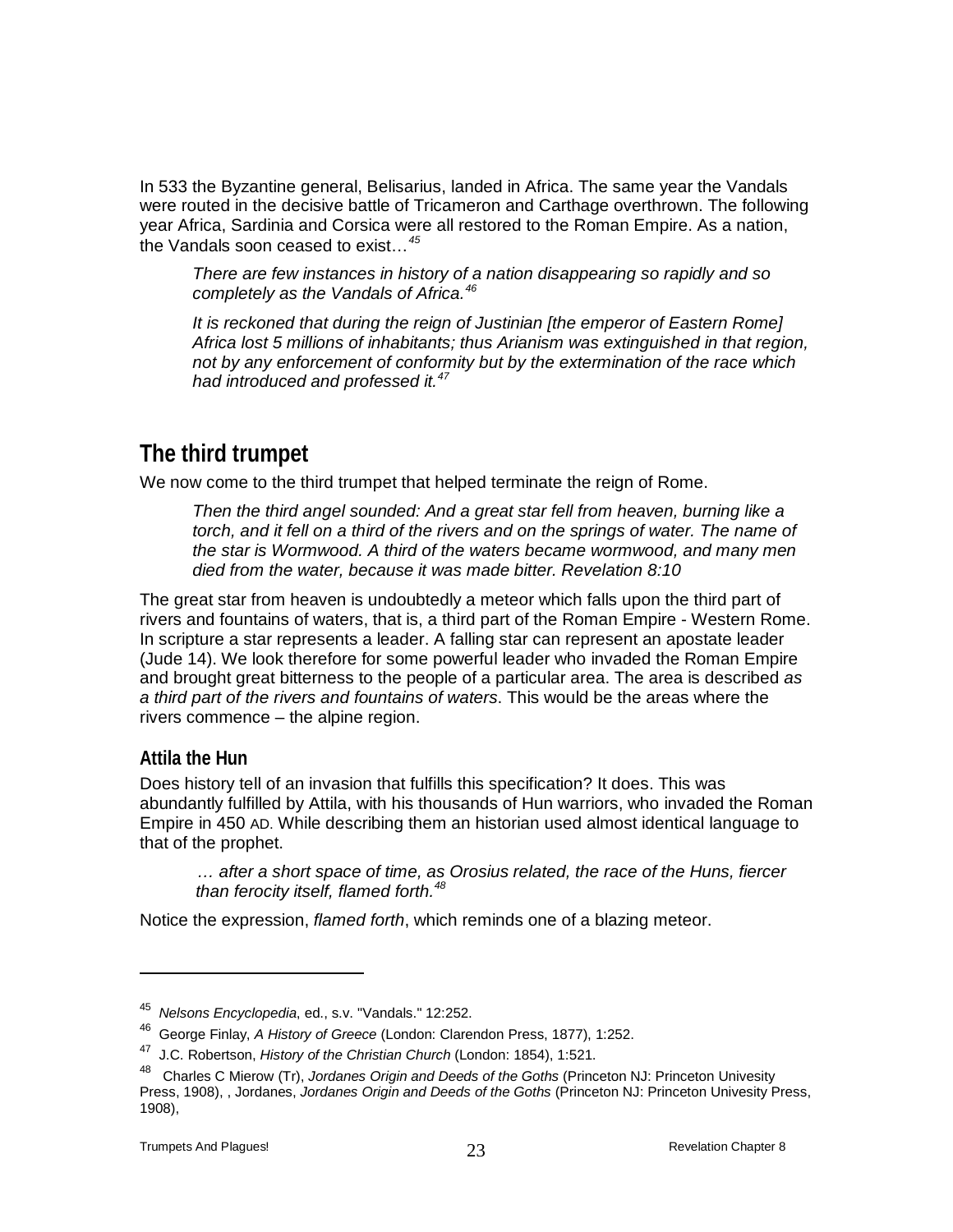*The rise of the great power which threatened European civilization in the fifth century was as sudden and rapid as its fall.[49\)](#page-23-0)*

*This invasion is the most celebrated in our people's discourses, of all those which the barbarians have made upon us; and is the most talked of among the vulgar [or common people]… and now all the countries which were within the Apennine mountains and the Alps, were full of flight, of depopulation, of slaughter, of slavery, of burning and despair.[50](#page-23-1)*

Such a description fits perfectly with the symbolism of the third trumpet. Attila called himself *the scourge of God, and the terror of men*. Creasy writes

*Not merely the degenerate Romans, but the bold and hardy warriors of Germany and Scandinavia, were appalled at the numbers, the ferocity, the ghastly appearance, and the lightning-like rapidity of the Huns… His own warriors believed Attila, to be the inspired favorite of their deities and followed him with*  fanatic zeal. His enemies looked on him as the pre-appointed minister of *Heaven's wrath against themselves.*

*…during the retreat from Orleans a Christian hermit is reported to have approached the Hunnish king and said to him, "Thou art the scourge of God for the chastisement of the Christians".* 

#### **PICTURE – MAP - INVASION OF HUNS UNDER ATTILA 450 AD**

<span id="page-23-0"></span><sup>49</sup> John B. Bury, *A History of the Later Roman Empire* 

<span id="page-23-1"></span> $50$  Details in pamphlet p 41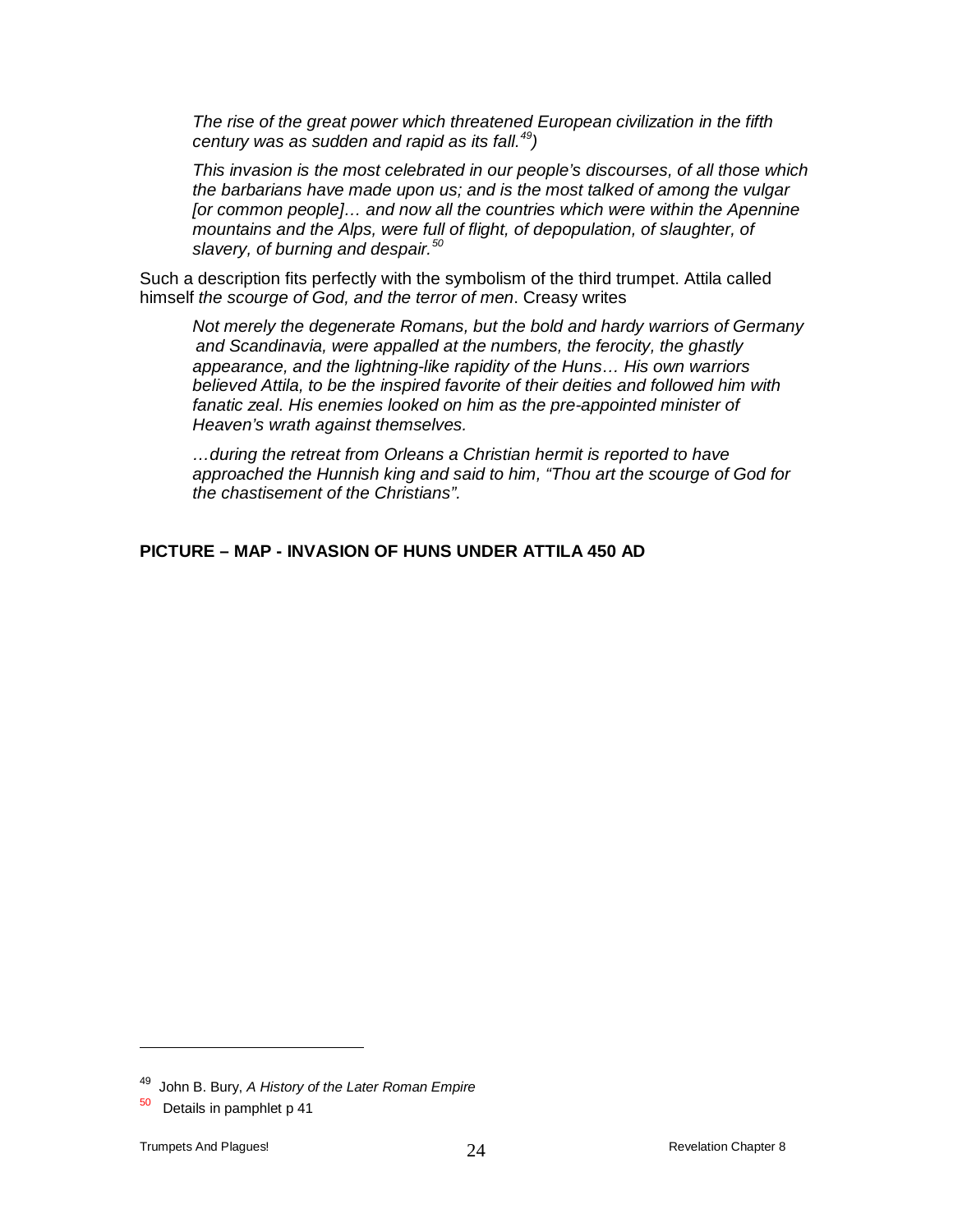*Attila instantly assumed this new title of terror which henceforth became the appellation by which he was widely and most fearfully known.[51](#page-24-1)*

In the reign of Atttila, the Huns again became the terror of the world;... that *formidable Barbarian who alternatively insulted and invaded the East and the West, and urged the rapid downfall of the Roman Empire.[52](#page-24-2)*

One of the great battles listed by Creasy, was the battle of Challons in Northern France. Here 700,000 Huns under Attila's leadership met the Romans and Visigoths who had combined to counter Attila. It was a terrible battle which saw staggering slaughter.<sup>[53](#page-24-3)</sup> In fact Attila and his Huns were repulsed on that battlefield. Yet he was not wholly defeated and retreated to the mountain regions, to *the rivers and fountains of waters*, just as the prophecy stated. There he reigned until returning to his capital to later die of apoplexy.

The Huns had spread over all of Eastern Europe, where they were impossible to oppose. They even invaded China and Media – north of Persia – which grants a vision of the extent of their conquests. However after the death of Attila they began to withdraw from Europe, returning to the East, while a remnant remained in what we now call Hungary. Thus the third trumpet was fulfilled by the terrifying invasion of Attila and his Huns.

#### <span id="page-24-0"></span>**The fourth trumpet**

*Then the fourth angel sounded: And a third of the sun was struck, a third of the*  moon, and a third of the stars, so that a third of them were darkened. A third of *the day did not shine, and likewise the night. Revelation 8:12.*

#### **A third of the sun.**

The symbolism of this trumpet is the most difficult of the seven. The term a *third of the sun* must be symbolic because it could not be referring to the literal. What, then, would the sun, moon and the stars represent within the Roman Empire? *The third part* could apply to Western Rome, so it most probably refers to the leading lights, the rulers, of Western Rome. How many bodies comprised the government of Western Rome?

There were three bodies involved in governance of the Roman Empire. These were the Emperor, the consuls and the senate. The Revelator likens them to the sun, moon and stars. The Emperor is represented by the sun, the consul by the moon and the senate by the stars. Under this fourth trumpet these ruling powers were put out of action bringing civil darkness over the third part of the empire. There was no leading Roman light, no ruling Roman power.

This prediction was fulfilled by the invasion of a Gothic people called the Heruli under their leader Odoacer. They had been allied with Attila and his Huns and remained behind when Attila retired to the East. The Heruli invaded Italy in 476 AD and Odoacer gave orders that the office of the Emperor of Western Rome was to be abolished. As a response the reigning Emperor abdicated and Odoacer became king of Italy.

<sup>51</sup> Edward S. Creasy, *Decisive Battles of the World* (London: Universtity College Press, 1899), 148.

<span id="page-24-2"></span><span id="page-24-1"></span><sup>52</sup> Edward Gibbon, *The History of the Decline and Fall of the Roman Empire* 

<span id="page-24-3"></span><sup>53</sup> Edward S. Creasy, *Decisive Battles of the World*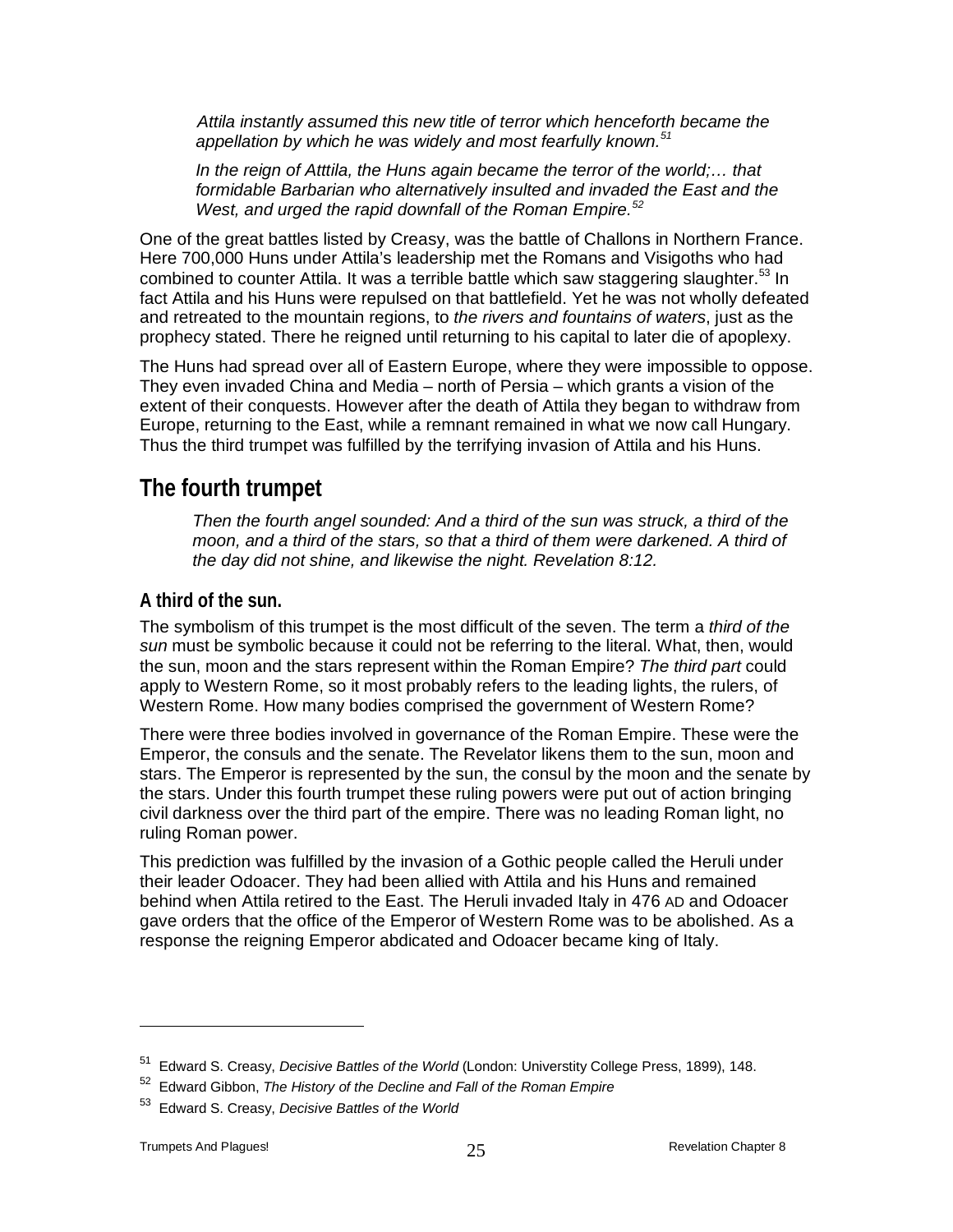*Odoacer was the first Barbarian who reigned in Italy, over a people who had once asserted their just superiority over the rest of mankind. The disgrace of the Romans still excites our respectful compassion…[54](#page-25-0)*

#### **The moon and stars**

What was the ultimate fate of the moon and the stars? The consulship represented by the moon was abolished in 541 AD<sup>55</sup>. In 553 AD the Roman senate, represented by the stars, resigned because it had become unable to govern.<sup>[56](#page-25-2)</sup> Thus the rule of the leading lights of Western Rome was terminated. Under the fourth trumpet. Western Rome had come to her end. As St Jerome stated when he saw that Rome was to fall

*The world's glorious sun has been extinguished.*

The English poet Byron, in describing the same event wrote

*She saw her glories star by star expire.[57](#page-25-3)*

This interpretation satisfies the symbolism of the fourth trumpet.

**PICTURE – MAP – INVASION OF HERULI 476 A.D.**

<span id="page-25-0"></span><sup>54</sup> Edward Gibbon, *The History of the Decline and Fall of the Roman Empire* 

<span id="page-25-1"></span> $55$  Ibid. 4:316.

<span id="page-25-2"></span><sup>56</sup> Ibid. 4:495.

<span id="page-25-3"></span><sup>57</sup> Edward B. Elliot, *Horae Apocalypticae*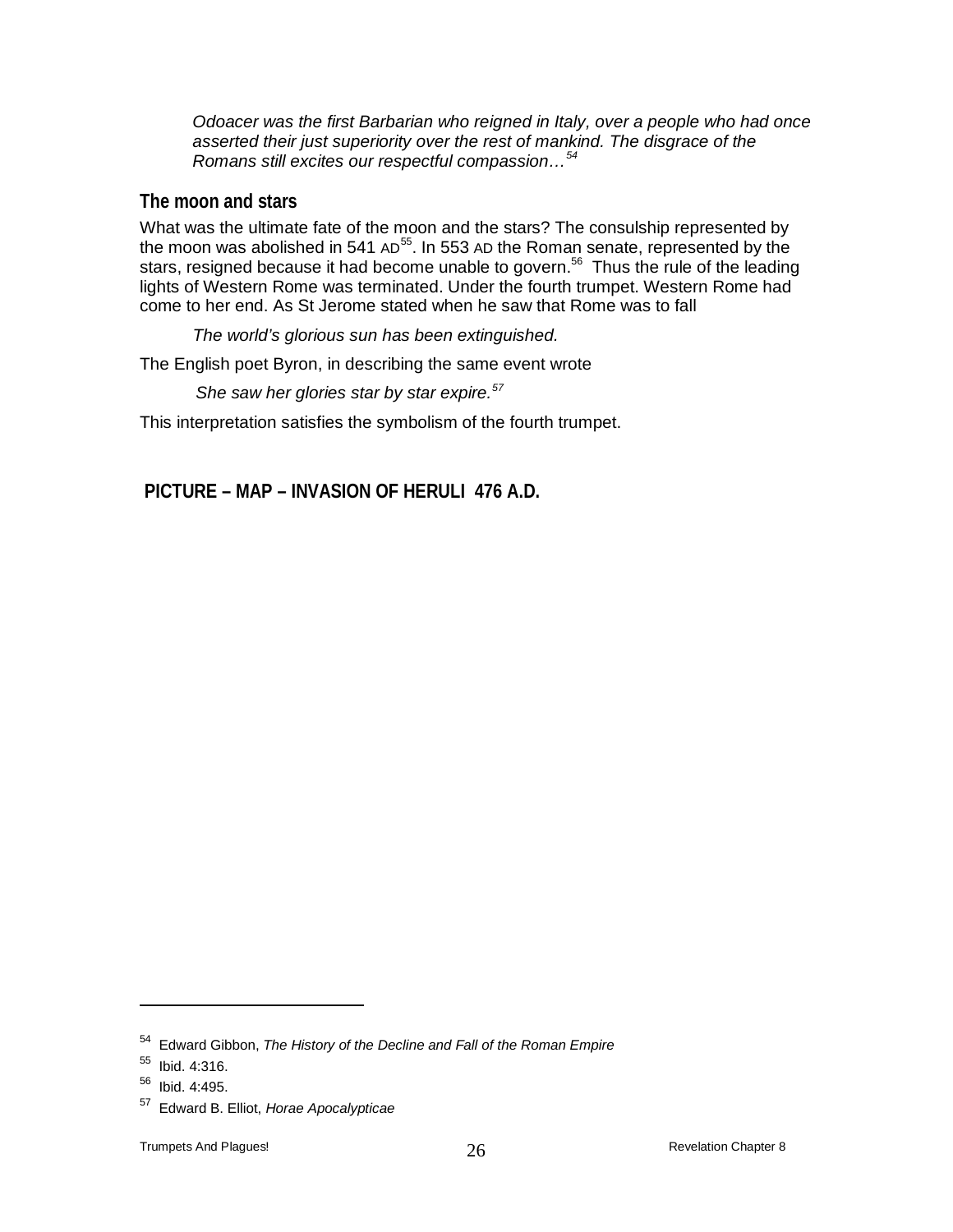Historians give many reasons for the fall of the Roman Empire after it had ruled for 644 years. However it is generally agreed that the main cause of Rome's downfall was internal corruption. Rome disintegrated from within. This is the inevitable outcome of almost every system which is constructed by human societies. Man is possessed of a fallen nature and the works of man ultimately disintegrate. This is one of the lessons of history - civilizations fail. This is the significance of the second chapter of Daniel. The image commences with the golden empire, while the successive metals representing the various kingdoms are all of increasingly inferior quality – from silver, to brass, iron and finally clay. This tells us that the kingdoms of men, built upon human devising, eventually degenerate and disintegrate.

As predicted in Daniel two, the iron kingdom of Rome, *would be divided*. Maybe one of the purposes of the trumpets was to show how Rome was divided and how the *ten toes* of the image – the kingdoms of Europe – were established. Europe was to play an important part in the conflict between good and evil throughout the Christian era and especially in the End Time.

If it were true that Rome's downfall was due to internal corruption, how is this explained in the light of the fact that the empire had become Christian? The moral influence of the Christian faith should surely have stemmed the tide of corruption.

#### **An apostate Christianity**

The answer is that the Christian church within the Empire had itself become corrupt. The ninth chapter of Revelation reveals that in spite of the judgments of the first six trumpets upon the apostate people of the empire, they continued in their downward course.

But the rest of mankind, who were not killed by these plagues, did not repent of *the works of their hands, that they should not worship demons, and idols of gold, silver, brass, stone, and wood, which can neither see nor hear nor walk. And they did not repent of their murders or their sorceries or their sexual immorality or their thefts. Revelation 9:20*

These sins were exactly the ones that were perpetrated by the apostate Christians of the Roman Empire. It is understandable why the trumpets were sent as visitations of divine judgment. It is recognized that when corruption exists under the guise of religion, it is the worst kind of corruption. This phenomenon is of significance to Christians today. Falsehood, hypocrisy and corruption always receive the disapproval of heaven - even though they may be under the guise of religion. In fact those factors makes these sins all the more offensive to God and He will not overlook them. The following counsel is worthy of note.

*He would teach His people that disobedience and sin are exceedingly offensive to Him and are not to be lightly regarded…. His frown may not rest upon them all. But if the sins of the people are passed over by those in responsible positions, His frown will be upon them, and the people of God, as a body, will be held responsible for those sins. In His dealings with His people in the past the Lord shows the necessity of purifying the church from wrongs. One sinner may diffuse darkness that will exclude the light of God from the entire congregation.*

*If wrongs are apparent among His people, and if the servants of God pass on indifferent to them, they virtually sustain and justify the sinner, and are alike guilty and will just as surely receive the displeasure of God; for they will be made responsible for the sins of the guilty.*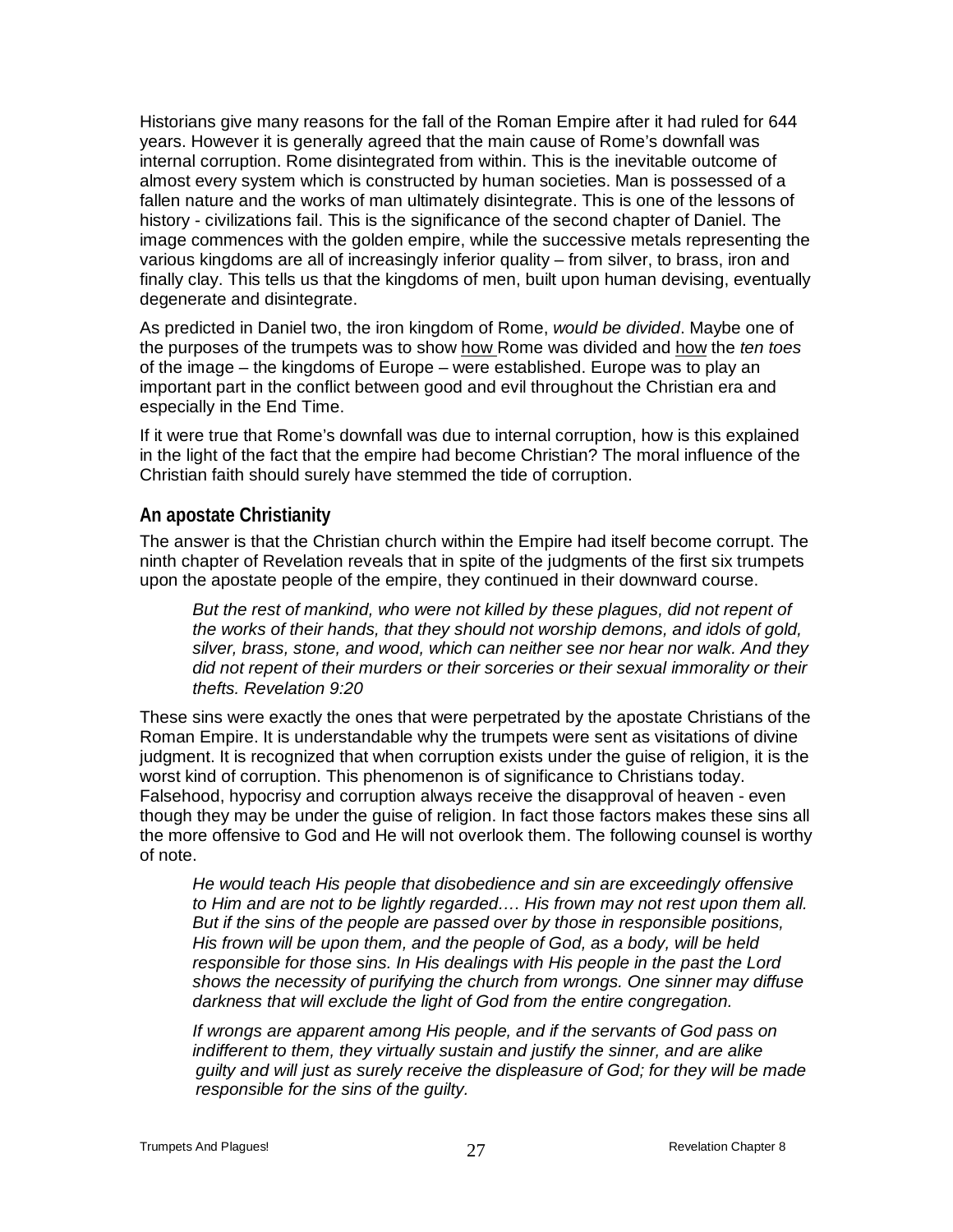*Those who have excused these wrongs have been thought by the people to be very amiable and lovely in disposition, simply because they shunned to discharge a plain, Scriptural duty. The task was not agreeable to their feelings; therefore they avoided it…*

*The true people of God, who have the spirit of the work of the Lord and the salvation of souls at heart, will ever view sin in its real, sinful character. They will always be on the side of faithful and plain dealing with sins which easily beset the people of God. Especially in the closing work for the church.[58](#page-27-1)*

<span id="page-27-0"></span>When there is corruption and apostasy in His church, God will not overlook them, rather He will permit judgments to come upon the church in an endeavor to purify it and bring those in apostasy back to the faith. This we suggest was the fundamental purpose of the trumpets.

<span id="page-27-1"></span><sup>58</sup> Ellen G. White, *Testimonies to the Church* (Mountain View, CA: Pacific Press Publishing Assn., 1948), 365-366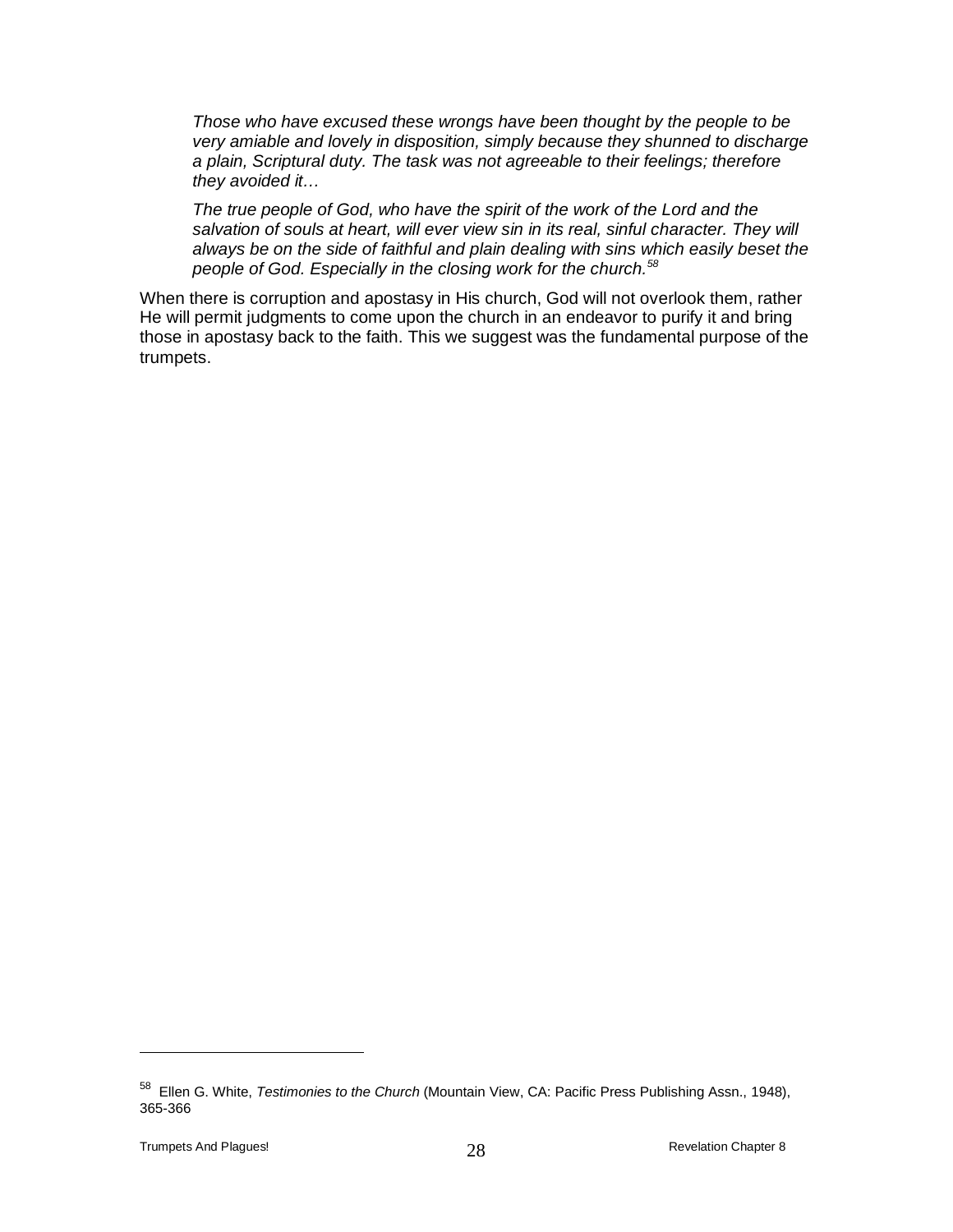# **Appendix**

Another SOP statement which refers to Trumpets is found in a diary entry of 1895, in which a violent windstorm reminded God's servant of the judgment of God in the seven last plagues.

*Terrible are the judgments of God revealed. The seven angels stood before God to receive their commission. To them were given seven trumpets. The Lord was going forth to punish the inhabitants of the earth for their iniquity, and the earth was to disclose her blood and no more cover her slain.[59](#page-28-0)*

Is the above statement an explanation or comment on the prophecy of the seven trumpets of Revelation 8-9? There is no suggestion that it is. The prophet is borrowing the descriptive language of scripture and using it out of context to describe the seven last plagues. This is termed the homiletic use of scripture, the practice of using a passage out of context to describe a given situation. Such a use is recognized as permissible in preaching and writing.

The wording of Revelation 8, which the SOP borrows, fittingly describes the plagues because there are also seven angels involved and the plagues form a part of God's controversy with regard to the unsaved. Trumpets are symbolic of war or invasions.

To take a scriptural term from a diary entry, used homiletically, out of context, and employ it as authority for a new application of the seven trumpets is most unfortunate. The evidence for the fulfillment of the seven trumpets as espoused by Bible scholars of longstanding and by SDAs is so overwhelming, that any undermining of that interpretation should not be taken lightly.

Uninformed statements have been published stating that the historic interpretations of prophecy as promulgated by SDAs are deficient and inaccurate. This practice is misleading and can only cause confusion. This last observation is confirmed by the SOP.

*The great waymarks of truth, showing us our bearings in prophetic history, are to*  be carefully guarded, lest they be torn down, and replaced with theories that *would bring confusion rather than genuine light…. Some will take the truth applicable to their time, and place it in the future. Events in the train of prophecy that had their fulfillment away in the past are made future, and thus by these theories the faith of some is undermined.[60](#page-28-1)*

<span id="page-28-0"></span> $59$  MS 59 (Diary)

<span id="page-28-1"></span><sup>60</sup> Ellen G. White, *Selected Messages* 2:101-102.